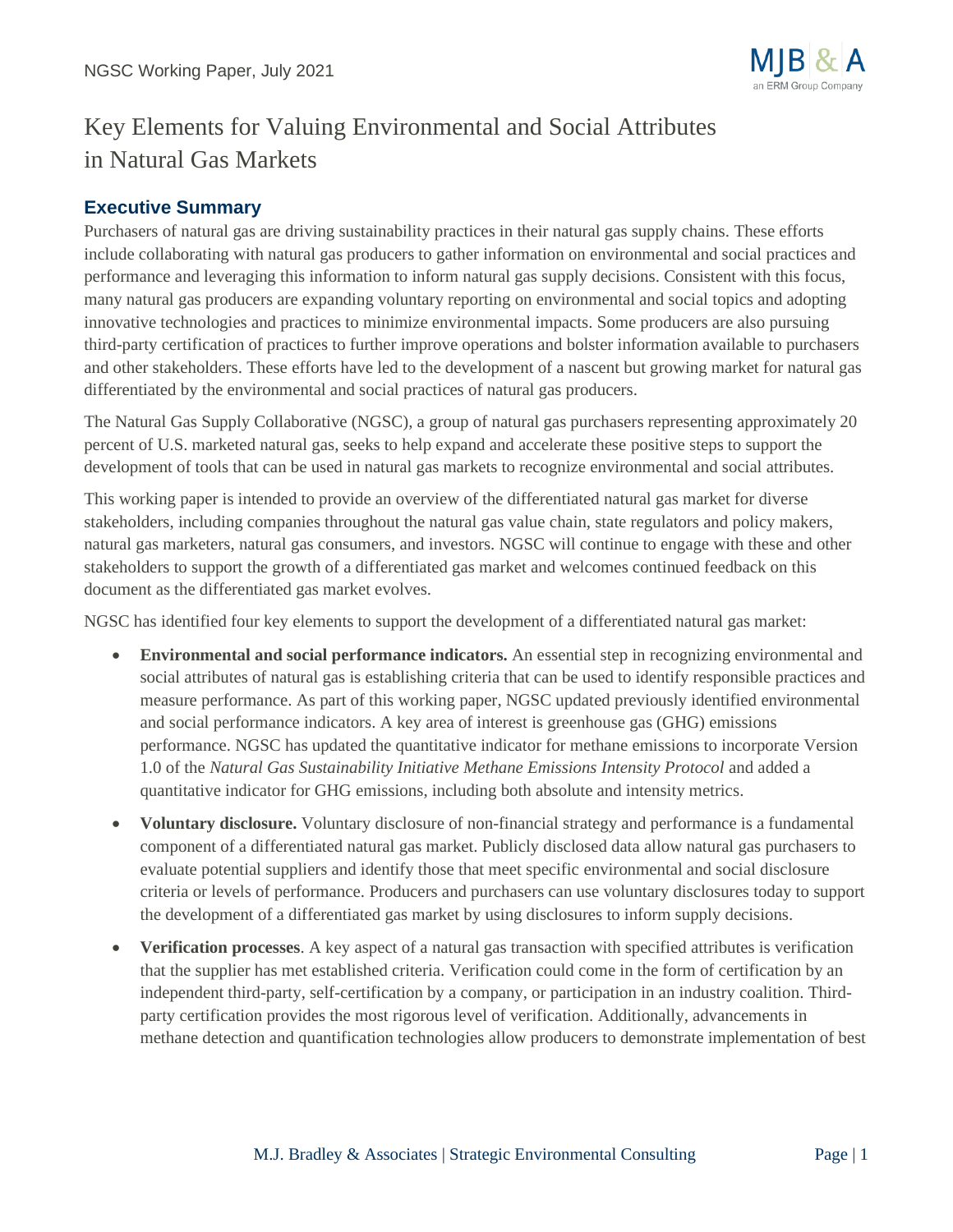

practices to reduce methane emissions and play an important role in validating methane emissions performance.

• **Mechanisms for tracking natural gas attributes.** Lack of transparency throughout the natural gas supply chain is a key challenge to integrating environmental and social performance into natural gas supply decisions. The structure of the natural gas market makes upstream transparency particularly difficult. Natural gas marketers and gas purchasers have limited information about the environmental and social practices associated with the companies who produce the natural gas that is delivered to customers. NGSC seeks to collaborate with industry partners to expand the availability of information about natural gas supply.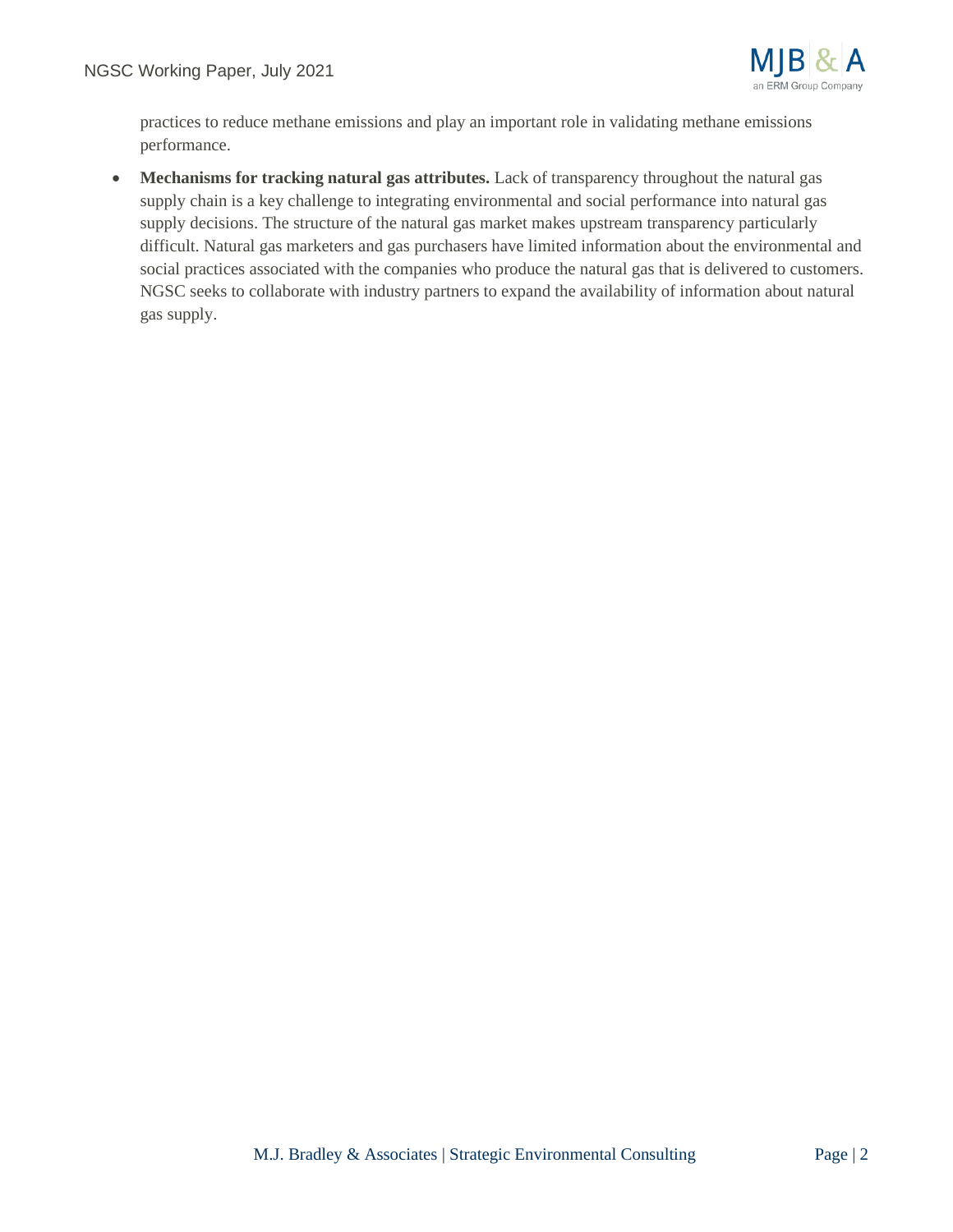

# Key Elements for Valuing Environmental and Social Attributes in Natural Gas Markets

## **1. Introduction**

Natural gas plays a critical role in the current U.S. energy mix, meeting 32 percent of U.S. energy needs in 2019. The abundant domestic resource has provided significant economic and environmental benefits to customers across the U.S. economy including the electric power, residential, commercial, and industrial sectors. In many parts of the country, natural gas has helped enable a transition to a lower-carbon energy supply. The rise in U.S. natural gas production has also coincided with more stakeholders focusing on the environmental impacts of production. Operating at the intersection of the natural gas supply chain and end-use customers, NGSC participants are increasingly being asked to address sustainability questions concerning natural gas production.

### **The Natural Gas Supply Collaborative (NGSC)**

NGSC is a voluntary collaborative of natural gas purchasers advancing the national discussion related to voluntary reporting on the environmental and social performance of natural gas production. NGSC includes 16 companies that purchase approximately 6.5 trillion cubic feet of gas annually, equivalent to 20 percent of U.S. marketed natural gas. Participating gas utilities distribute enough natural gas to meet the average needs of more than 60 million U.S. households and, as part of a portfolio of resources, participating companies produce enough electricity from natural gas to power, on average, over 29 million households.

In 2017, NGSC published a set of voluntary non-financial performance indicators associated with natural gas production addressing key areas of customer and investor interest related to methane and air emissions, water, chemical use, community impacts, and workforce safety. These performance indicators were updated in 2021 to provide more granular and actionable metrics. Broader information sharing supports a virtuous cycle where companies highlight their approaches to managing natural gas development, companies and stakeholders benefit from having more information on leading practices, and stakeholders and the public gain greater insights into how companies are protecting the environment and local communities.

NGSC members make their own business decisions related to the procurement of natural gas, and in many cases are subject to oversight by regulators who establish procurement requirements. NGSC and all its activities are subject to compliance with all federal and state antitrust laws. Participants in the collaborative do not discuss any company-specific pricing, natural gas supply terms and conditions, discounts, or information that may affect prices, allocations of markets, specific supplier experiences, or any other competitively sensitive information.

M.J. Bradley & Associates (MJB&A), an ERM Group Company, convenes and manages NGSC and handles the development and release of all NGSC products.

Learn more about NGSC at [http://www.mjbradley.com/NGSC.](http://www.mjbradley.com/NGSC)

Reports by investor and environmental advocates highlight a clear and continued interest in understanding methane emissions from the oil and gas supply chain. In October 2018, Ceres, EDF, and PRI published *Setting the* 

<sup>&</sup>lt;sup>1</sup> More information on U.S. primary energy consumption by energy source available at: [https://www.eia.gov/energyexplained/us-energy-](https://www.eia.gov/energyexplained/us-energy-facts/#:~:text=In%202019%2C%20total%20U.S.%20primary,or%20about%20100.2%20quadrillion%20Btu)

[facts/#:~:text=In%202019%2C%20total%20U.S.%20primary,or%20about%20100.2%20quadrillion%20Btu.](https://www.eia.gov/energyexplained/us-energy-facts/#:~:text=In%202019%2C%20total%20U.S.%20primary,or%20about%20100.2%20quadrillion%20Btu)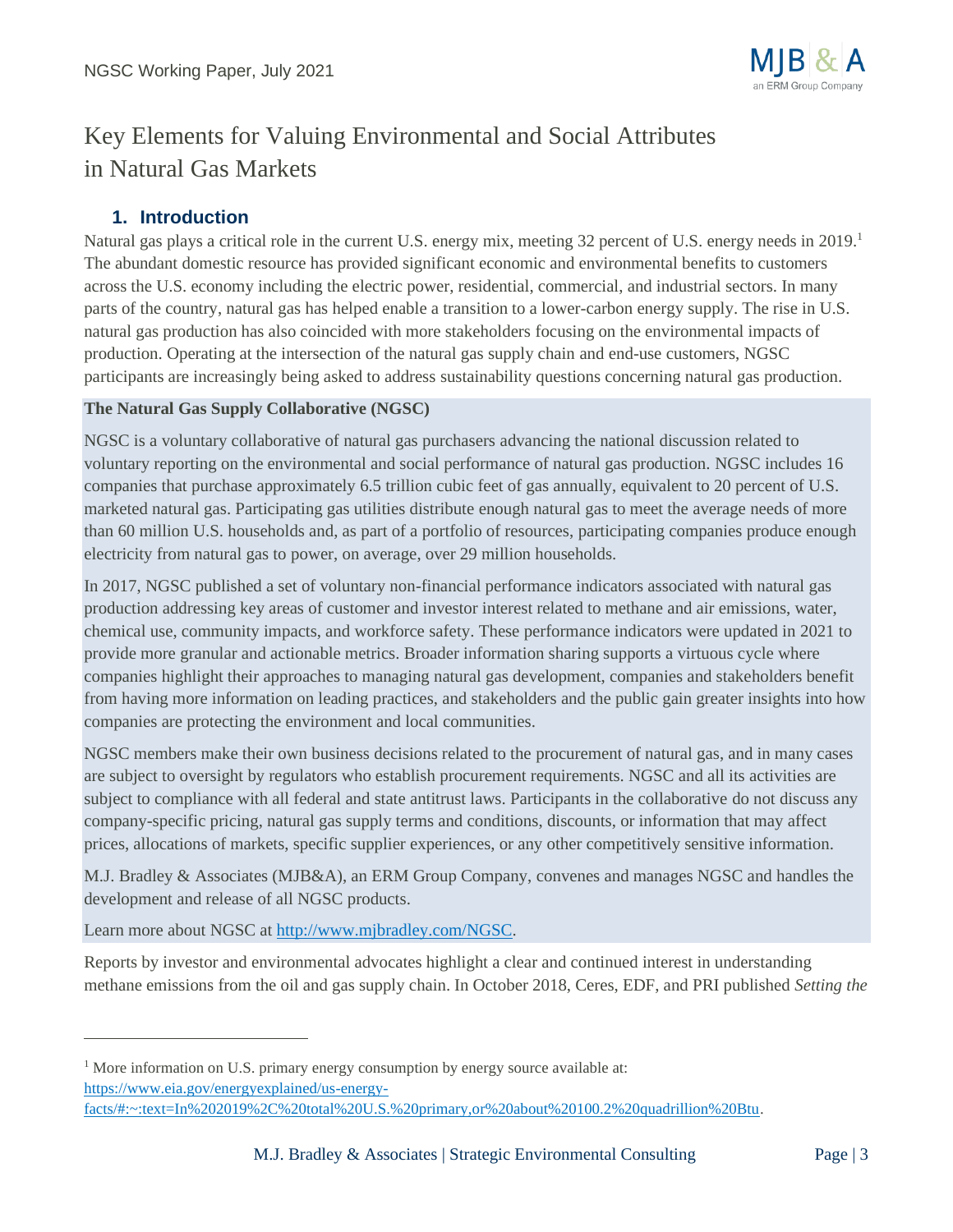

Bar: Implementing the TCFD Recommendations for Oil and Gas Methane Disclosure.<sup>2</sup> In that report, the three organizations state that "[m]ethane emissions present material risks and opportunities to the oil and gas industry requiring robust disclosure." Highlighting the oil and gas industry as one of the largest sources of anthropogenic methane emissions, the report discusses the risk of production-related methane emissions to companies further down the supply chain, such as NGSC participants.

In response to investor inquiries, NGSC participants have expanded their own corporate disclosures over the past several years. Many NGSC participants use the environment, social, and governance (ESG) / Sustainability Template developed by Edison Electric Institute (EEI) and the American Gas Association (AGA) as a guide to consistently disclose quantitative and qualitative ESG metrics.<sup>3</sup> Through engagement in the development of the ESG / Sustainability Template, EEI and AGA recognized investor interest in the natural gas supply chain and launched the Natural Gas Sustainability Initiative (NGSI). <sup>4</sup> Recognizing the opportunity to collaborate with partners throughout the natural gas supply chain, NGSC has actively supported and engaged with NGSI through the development of its methane emissions intensity protocol.

The combined interests of customers, investors, and regulators reinforce the business drivers for NGSC to request increased disclosure of information related to the management of environmental and social topics in the natural gas supply chain. These drivers further support moving beyond disclosure toward the incorporation of environmental and social attributes into natural gas markets. Developing consistent approaches to incorporating these attributes will benefit both producers and suppliers who are seeking to define a differentiated gas market based on environmental and social attributes.

NGSC has engaged with natural gas producers and marketers, investors, and environmental organizations to support expanded natural gas producer voluntary disclosure of environmental and social practices and performance. Building on the lessons learned from those engagements, NGSC is working to better define key elements of an emerging market that recognizes the environmental and social attributes of natural gas. By developing transparent criteria for these elements based on broad stakeholder input, NGSC seeks to support sustainability efforts by companies operating throughout the natural gas supply chain.

<sup>&</sup>lt;sup>2</sup> Ceres, EDF, PRI. "Setting the Bar: Implementing the TCFD Recommendations for Oil and Gas Methane Disclosure", October 2018. Available at[: https://www.edf.org/sites/default/files/documents/setting-the-bar.pdf](https://www.edf.org/sites/default/files/documents/setting-the-bar.pdf)

<sup>3</sup> Company disclosures are available through the EEI ESG / Sustainability website at:

<https://www.eei.org/issuesandpolicy/Pages/FinanceAndTax-ESG.aspx>

<sup>4</sup> The NGSI Methane Emissions Intensity Protocol is available at: <https://www.eei.org/ngsi>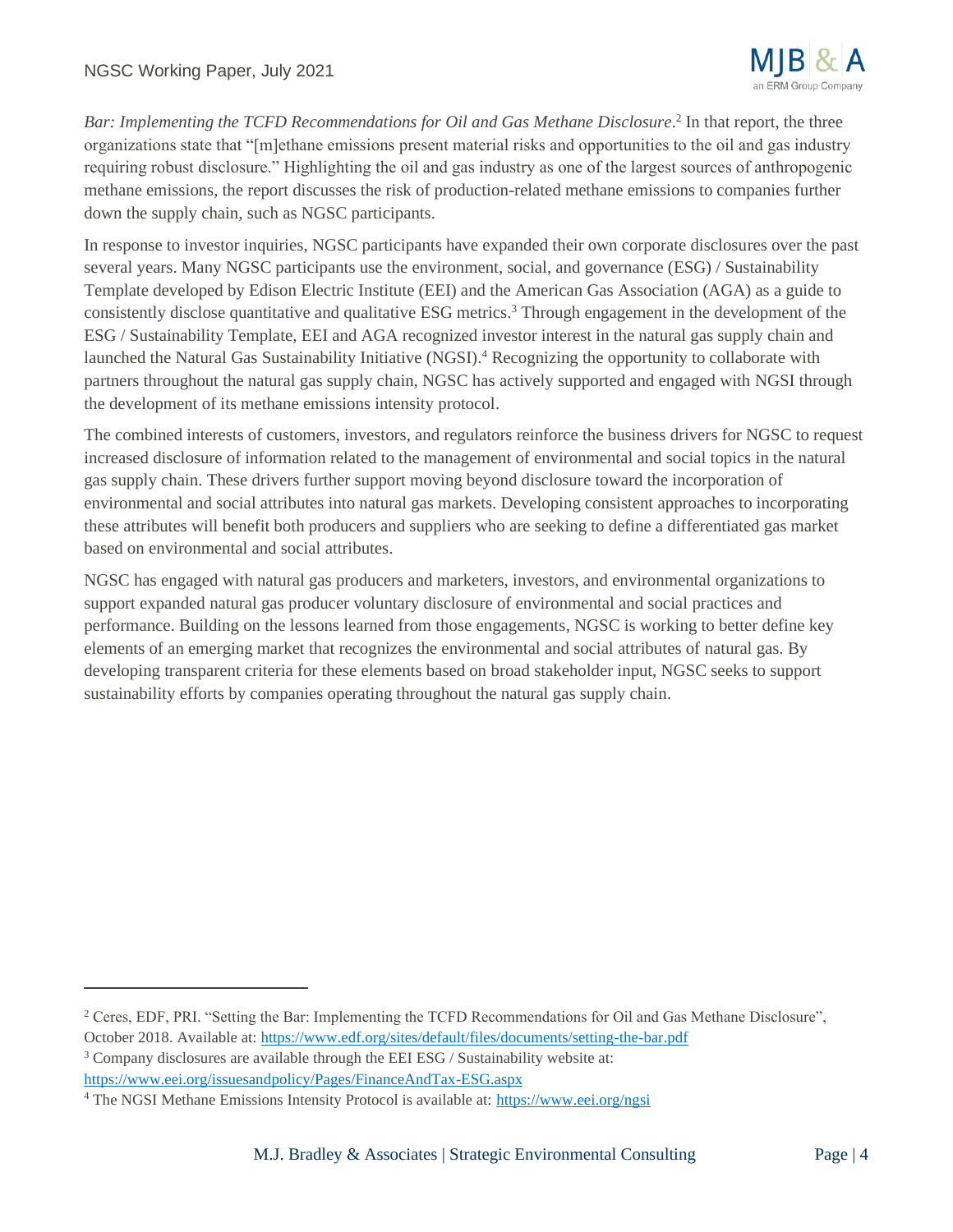

## **2. Environmental and Social Performance Indicators**

NGSC published environmental and social performance indicators for natural gas production in 2017 to support safe and responsible practices for natural gas supply and encourage natural gas producers to voluntarily disclose non-financial information responsive to stakeholder interest. <sup>5</sup> Voluntary disclosures responsive to the environmental and social performance indicators improve supply chain visibility and allow purchasers and other stakeholders to better understand the policies and practices of natural gas producers. These non-financial performance indicators enable companies to identify specific attributes or performance criteria for gas supply that could be provided by natural gas markets.

#### **Key Takeaways**

- NGSC has updated its environmental and social performance indicators in 2021 to highlight key areas of interest related to natural gas production. The updated non-financial performance indicators are detailed in the Appendix.
- Methane emissions from the natural gas supply chain are a priority topic for NGSC participants. As part of this update, NGSC is adopting the NGSI Methane Emissions Intensity Protocol.
- The environmental and social performance indicators highlight transparent and measurable indicators that could be referenced by market participants in the development of a market and can be used by individual companies to specify performance criteria.
- Additional standardized quantitative metrics are needed for key environmental and social topic areas, such as water use and community engagement.

The NGSC identified the environmental and social performance indicators through extensive engagement with and feedback from natural gas producers, environmental organizations, investor groups, and research groups. For the past four years, NGSC has compared the voluntary non-financial disclosures of the largest natural gas producers by volume in the U.S. against the NGSC-identified environmental and social performance indicators. These internal analyses have shown year-over-year disclosure improvements, with both an increasing number of producers reporting information responsive to the indicators and reporting that includes more granular information and details.

NGSC's review of producer environmental and social disclosure and NGSC's continued engagement with environmental organizations and natural gas producers have provided insights into voluntary reporting strengths and areas for improvement as well as evolving areas of stakeholder interest. While all the NGSC environmental and social performance indicator topic areas remain important to natural gas purchasers and other stakeholders, methane emissions are a priority issue. The focus on methane is reflected by producer actions, including implementation of methane emission mitigation strategies, increased voluntary disclosure and goal setting, and growth in voluntary programs such as the ONE Future Initiative and the Environmental Partnership.

Recognizing stakeholder priorities and rising interest in a market for recognizing non-financial attributes of natural gas, NGSC has worked this year to update its environmental and social performance indicators. The goal of these revisions is to advance NGSC's environmental and social performance indicators so that they provide

<sup>5</sup> M.J. Bradley & Associates. *NGSC Environmental and Social Performance Indicators,* (October 2017). <https://mjbradley.com/sites/default/files/NGSCIndicatorsFinal.pdf>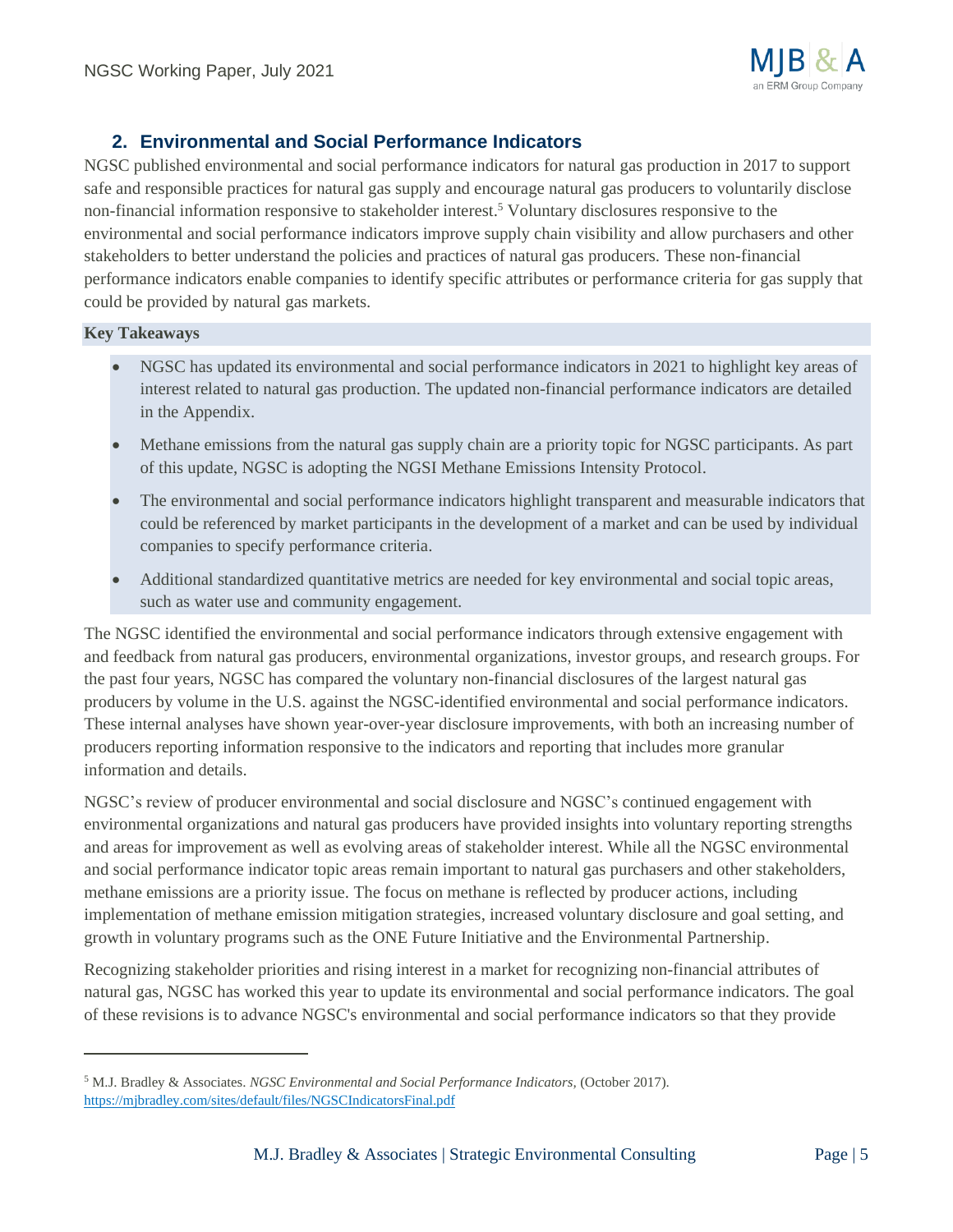

more actionable metrics for individual company strategic decisions about natural gas purchases. The more specific non-financial environmental and social disclosure requests support more uniform reporting in terms of both content and methodologies and will facilitate comparisons across natural gas producers. Making the NGSC performance indicators more specific strengthens the criteria against which producer performance can be evaluated, allowing purchasers to better integrate producer operational performance into their supply decisions. Changes to the quantitative and management strategy indicators are summarized below; the full list of NGSC performance indicators revisions are provided in the Appendix.

The development of additional standardized quantitative metrics will allow natural gas purchasers and other stakeholders to directly compare producer performance on other important environmental and social topics. Defining consistent methodologies for specific criteria is necessary to drive uniform reporting and differentiate gas production. For example, producers currently use a wide range of approaches to calculate freshwater use intensity. These include different standards for defining freshwater and different units in the numerator and denominator of the intensity equation. This inconsistency makes it difficult to discern leading performance. The widespread adoption and disclosure of standardized quantitative metrics will support the growth of a differentiated natural gas market by enabling purchasers to base supply decisions on an expanding list of criteria. Similarly, it provides natural gas producers with new opportunities to demonstrate leading performance.

#### *Quantitative Environmental and Social Performance Indicator Updates*

Five changes are being made to the quantitative environmental and social performance indicators:

- The quantitative indicator for methane is being updated to request information publicly reported under the NGSI methane intensity protocol (see text box). This includes methane intensity and the associated information used to calculate methane emissions intensity, including absolute emissions. Many companies currently report intensity but use different equations and definitions, prohibiting meaningful comparisons across reported data. NGSI's standardized methodology will allow direct comparison of intensities reported by different producers.
- NGSC is adding a quantitative performance indicator related to GHG emissions intensity. Similar to the original methane quantitative performance indicator, it requests data on total GHG emissions, GHG emission intensity, regional breakdowns of emissions and intensity (if applicable), and the methodology used to estimate emissions. The GHG intensity metric is designated in a specific unit to encourage uniform reporting and allow for direct comparison of producer performance. Adding a total GHG indicator reflects rising stakeholder concern over carbon dioxide emissions from the industry, particularly from oil-heavy basins with high flaring rates. Analyzing GHG emissions and intensity allows stakeholders to evaluate the total climate impact of natural gas producer operations.
- A third quantitative performance indicator update revises the safety incident metric to specifically request reporting of total recordable incident rate (TRIR) and lost time incident rate (LTIR). Replacing the original indicator's general language on injury rates with these well-defined and commonly used metrics supports uniform reporting across the industry and allows for meaningful comparison of natural gas producer safety performance.
- Finally, NGSC is removing the quantitative non-financial performance indicators for chemical use and community engagement. There are no standardized industry metrics for these topics areas, and, based on NGSC's reviews, they are the least reported environmental and social indicators. Further, there is overlap between the quantitative and management strategy indicators for both topic areas. Disclosures responsive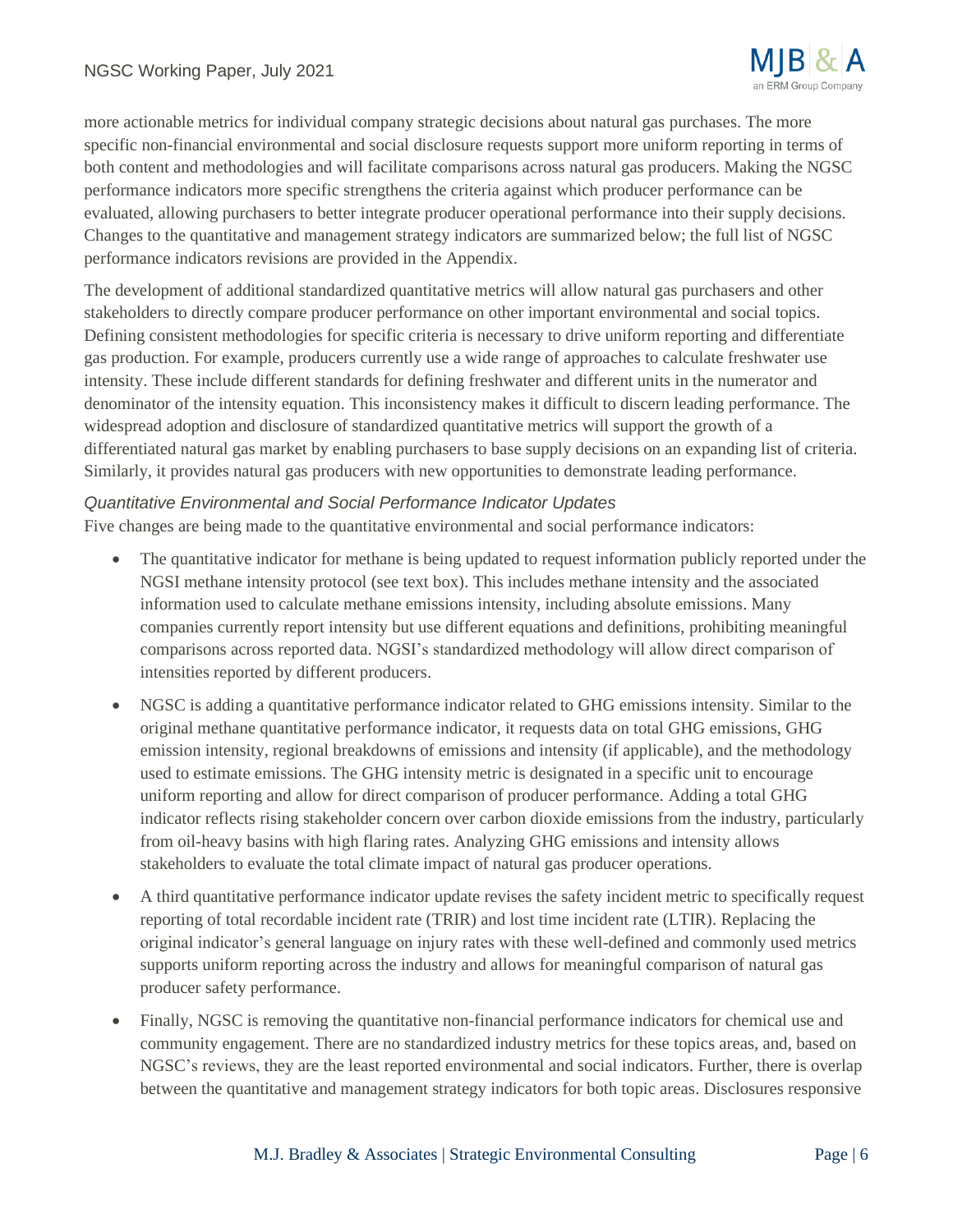

to the updated management strategy indicators will provide stakeholders with insight on producer performance in both topic areas.

NGSC will continue to engage on these topic areas, emphasizing the importance of well-defined, consistent quantitative metrics (e.g., NGSI Methane Emissions Intensity, TRIR) for enhancing transparency, improving stakeholder understanding, and evaluating company performance across the industry.

#### **Natural Gas Sustainability Initiative (NGSI) Methane Emissions Intensity Protocol**

NGSI is a voluntary, industry-led initiative to advance efforts to address environmental, social, and governance issues throughout the natural gas supply chain. NGSI recognizes the critical role of natural gas across the economy and responds to the rising importance of environmental and social goals for customers, as well as the increasing application of ESG metrics by institutional investors, banks, and ratings agencies.

Launched by a CEO task force on natural gas issues convened by EEI and AGA, NGSI is working to advance a voluntary, industry-wide approach for companies to report methane emissions intensity by the segments of the natural gas supply chain in which they operate. NGSI is a voluntary initiative and is intended to bolster and complement methane management efforts, including methane regulatory standards and direct methane measurement strategies, all of which are important elements for reducing emissions and providing certainty to both the regulated industry and its customers in the supply chain.

Methane emissions intensity is a measure of methane emissions relative to natural gas throughput. Investors, customers, environmental groups and other stakeholders are increasingly requesting information on natural gas company performance based on methane emissions intensity. While intensity is becoming a preferred approach for communicating methane emissions data throughout the industry, there is no standard methodology for calculating it. This is an obstacle to managing, tracking, and more transparently communicating current voluntary efforts to reduce methane emissions.

The NGSI protocol establishes intensity metrics for specific segments of the supply chain because this structure provides the most comparable points of reference between companies, while being responsive to those asking for such a metric. Using the NGSI protocol, companies will calculate and report methane emissions intensity based on total corporate methane emissions attributable to the natural gas supply chain and methane associated with natural gas throughput for each segment in which they operate. The methane emissions intensity metric is expressed as a percent of segment methane throughput.

# **NGSI Segments NGSI Metric**

- **Onshore Production\***
- **Gathering and Boosting**
- **Processing**
- **Transmission and Storage**
- **Distribution**

\*NGSC is currently focused on the natural gas production segment. Under NGSI, companies operating in multiple segments of the gas supply chain are encouraged to report methane emissions and methane emissions intensity for all of the segments in which they operate.

Methane Emissions Associated with Gas Segment Methane Throughput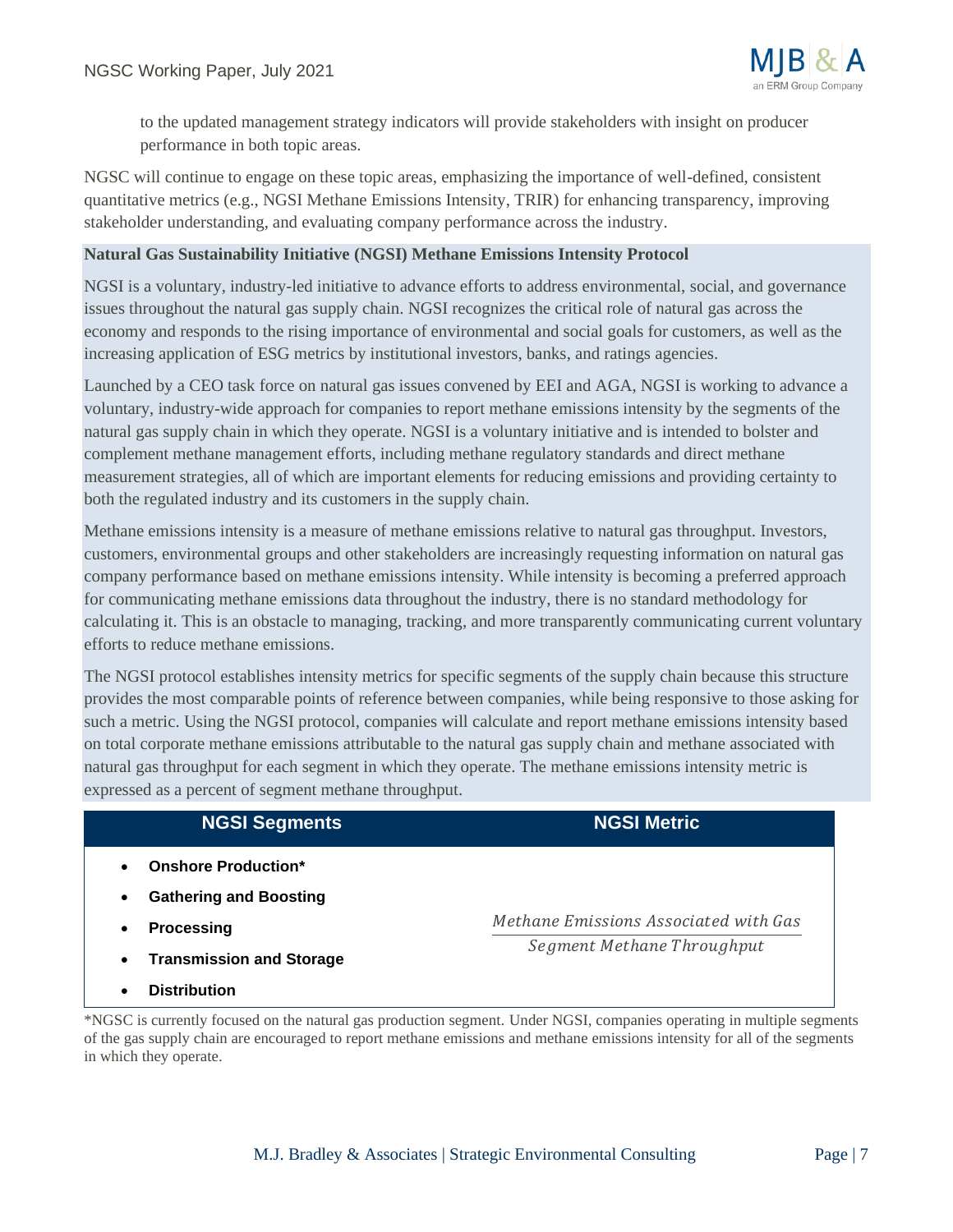

## *Management Strategy Environmental and Social Performance Indicator Updates*

The NGSC environmental and social management strategy performance indicators are being updated to include specific disclosure elements. The original non-financial performance indicators were intentionally broad to encourage reporting on the full scope of company policies and practices. However, NGSC's review of voluntary producer non-financial disclosures has indicated that while companies may disclose information relevant to a management strategy indicator, critical aspects needed to fully understand producer approaches are not consistently reported.

Additionally, while the lack of specificity in the indicators encouraged reporting on a broad range of strategies, it also meant that general disclosures could be considered responsive to the indicators. Using information from the review of producer voluntary disclosures and continued stakeholder engagement on the key elements of each environmental and social topic area, NGSC added detailed disclosure elements to each management strategy indicator. NGSC intends to highlight key policies and practices, encourage more uniform reporting, and better facilitate stakeholder understanding of producer practices with the addition of these specific environmental and social management strategy performance indicators. The detailed reporting elements for each indicator are listed in the Appendix.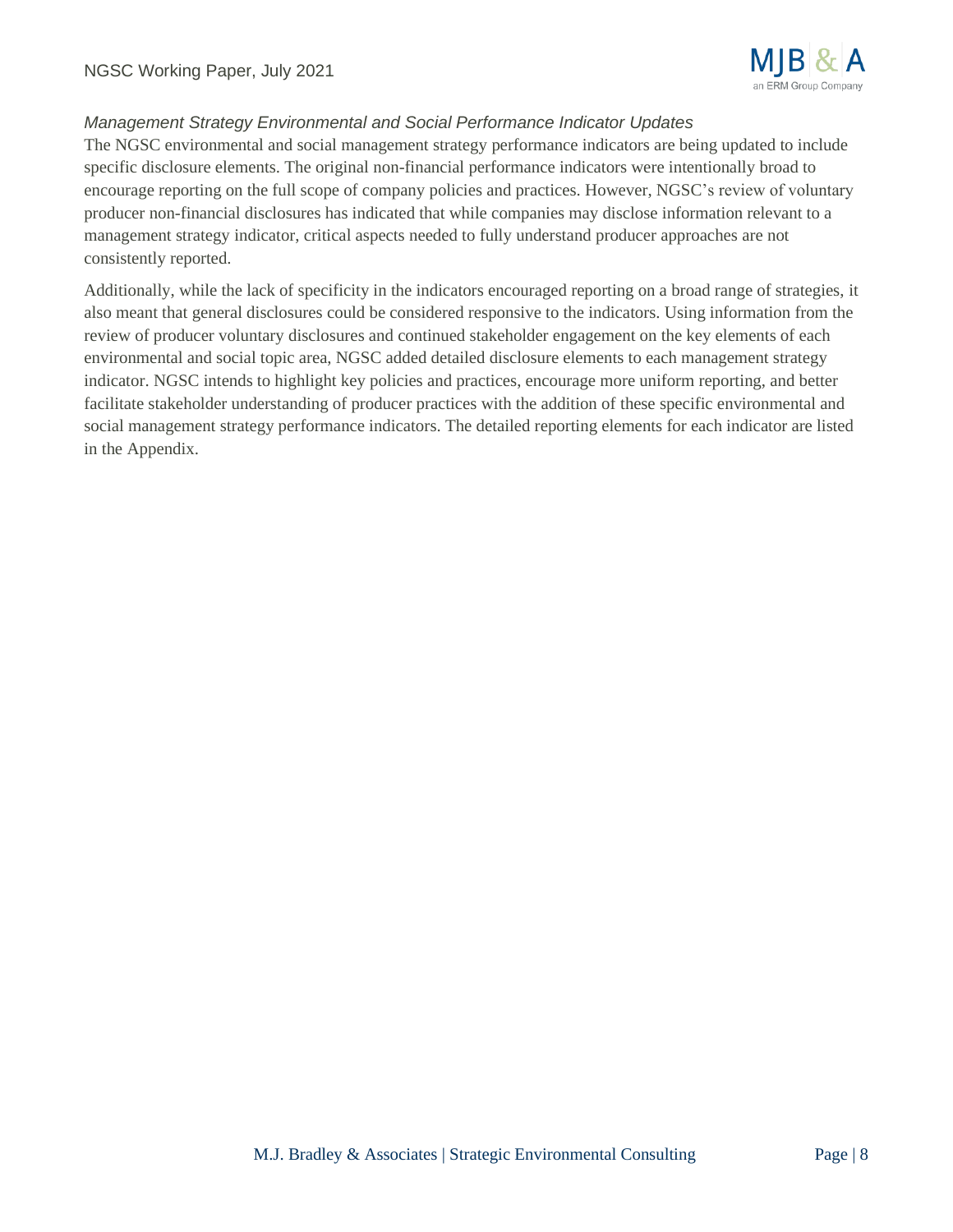## **3. Voluntary Disclosure**

Voluntary disclosure of ESG strategy and performance is a fundamental component of a differentiated natural gas market. Publicly disclosed data allow natural gas purchasers to evaluate potential suppliers and identify those that meet specific disclosure criteria or levels of performance (e.g., methane intensity). For example, a gas utility serving customers in an area with active natural gas production may be interested in partnering with producers that disclose information about measures to minimize local community impacts, among other criteria. While natural gas producers work to minimize community impacts, companies that publicly disclose their policies and practices could be more attractive as a source of natural gas.

#### **Key Takeaways**

- Voluntary reporting provides an opportunity for companies throughout the natural gas industry to directly communicate with the public and educate stakeholders about corporate priorities and sustainability practices.
- Voluntary disclosure of environmental and social metrics can serve as a first step for entry into differentiated gas markets for both producers and purchasers not yet prepared for verification processes.

Voluntary disclosures offer a straightforward introduction to differentiated gas markets for producers and purchasers of natural gas. From the producer perspective, disclosures do not require a company to modify its practices or meet standards, but can create an incentive to voluntarily do so based on transparency and market forces. There is also little risk associated with disclosure; many stakeholders prefer reporting of potentially unflattering performance over no disclosure at all. For companies not yet prepared to meet a set of voluntary performance standards, voluntary reporting provides an initial opportunity to highlight leading practices and performance. Companies should also consider explaining reporting gaps or plans to report on additional information in the future.

Requesting voluntary disclosure on key environmental and social topics is an easy first step for natural gas purchasers exploring the possibility of using ESG criteria in supply decisions. It signals to producers which criteria are important to buyers, which could drive additional reporting and improvements in performance. It also gives purchasers a better sense of the current ESG performance of potential suppliers should they make ESG metrics a key factor in the procurement process and provides useful data and information to educate policy makers and other stakeholders on the value of integrating ESG metrics into the procurement process. Many leading producers already have robust voluntary ESG disclosures and a growing number of purchasers are requesting potential suppliers to provide specific information. A continuation of these trends is important to the initial development of gas markets that recognize ESG attributes. As the differentiated gas market grows and matures, voluntary reporting will continue to play an important role but may increasingly be supplemental to the certification processes that purchasers may increasingly demand to verify gas meets specific criteria.

Voluntary disclosures are already being used by natural gas purchasers to inform their supply decisions. In early 2020, Énergir, the largest natural gas distributor in Québec and a NGSC participant, completed a transaction with Seven Generations Energy to purchase certified natural gas. The certification was developed by Equitable Origin and included voluntary disclosure of several metrics identified by Énergir in collaboration with local stakeholders (see text box below). Other NGSC participants have requested that potential suppliers voluntarily provide information responsive to the NGSC indicators in their supply bids. This information can be used by purchasers to differentiate otherwise equivalent bids.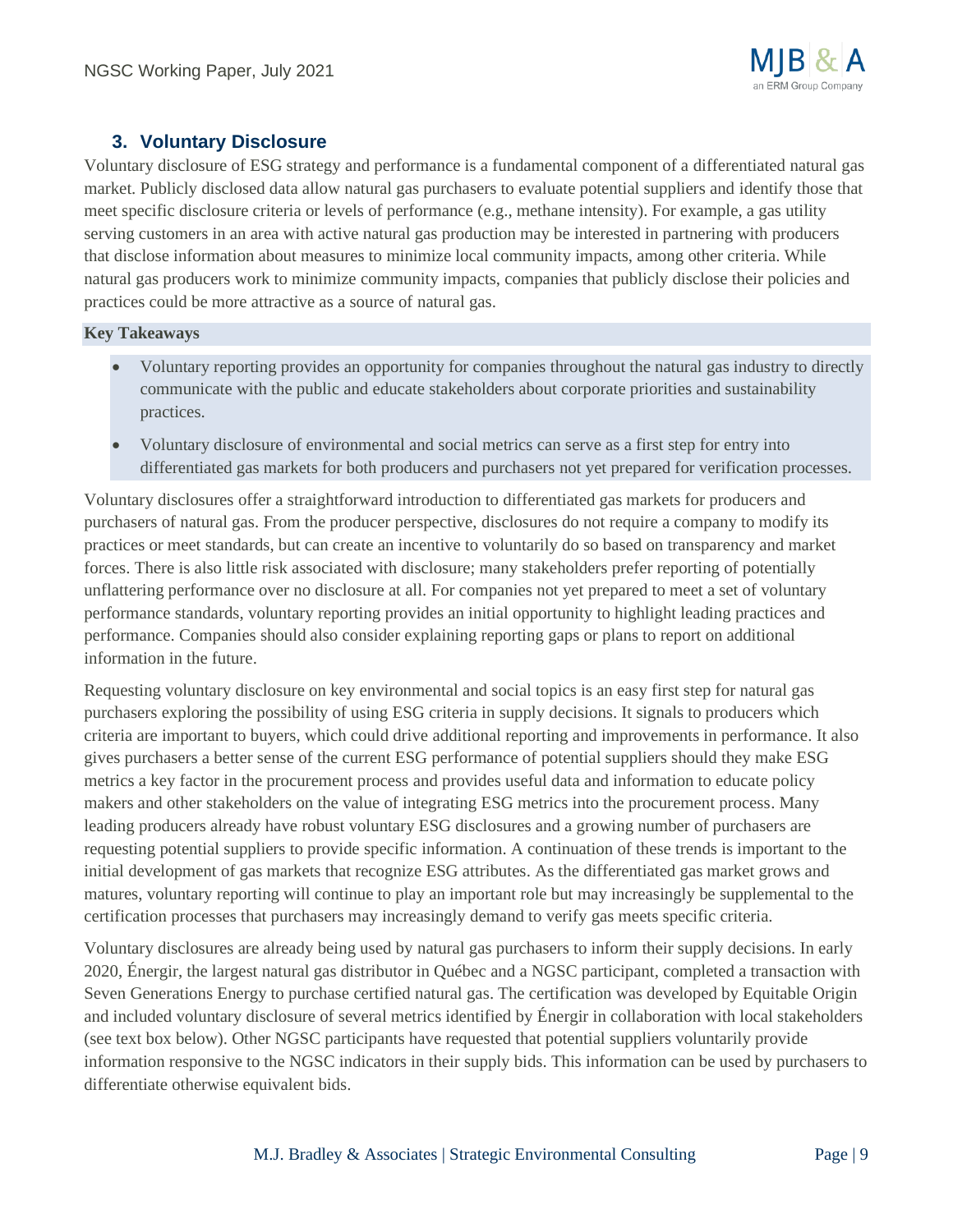#### **Énergir Responsible Procurement of Natural Gas**

In February 2020, Énergir, the largest natural gas distributor in Québec, announced an agreement with Seven Generations Energy Ltd. as part of Énergir's "Initiative for Responsible Procurement of Natural Gas." The Initiative reflects a successful stakeholder engagement process that demonstrates the increasing role that supplier environmental, social, and governance (ESG) performance and disclosure is playing in natural gas purchaser decisions.

The transaction was the first to be governed by the Equitable Origin EO100<sup>TM</sup> Standard for Responsible Energy Development and included the disclosure of key indicators. The key indicators align with existing ESG performance indicator frameworks, such as the environmental and social performance indicators published by NGSC.

Énergir indicated that for the 2019-2020 rate-year it purchased approximately 20 percent of its natural gas through this initiative. In Énergir's 2020 Climate Resiliency Report, Énergir announced a target to procure 100 percent of fossil natural gas supplies as part of the Responsible Procurement of Natural Gas Initiative by 2030.<sup>6</sup>

In addition to providing the foundation for a differentiated gas market, voluntary disclosure of environmental and social practices and performance facilitates engagement with investors and other important stakeholders. As discussed above, NGSC's review of public non-financial disclosures has identified that producers' disclosures are covering an expanded range of topic areas and including increasing granular information. The number of producers voluntary reporting information has increased as well, with many independent producers publishing inaugural sustainability reports within the last several years. Increasing quantity and quality of environmental and social disclosures supports the development of a differentiated gas market. Moving forward, NGSC will continue to engage with natural gas producers and other industry stakeholders to encourage robust and actionable voluntary disclosures on key environmental and social topic areas.

<sup>6</sup> Énergir. "2020 Climate Resiliency Report", February 2021. Available at: <https://www.energir.com/~/media/Files/Corporatif/Dev%20durable/2020-Energir-Climate-Resiliency-Report.pdf?la=en>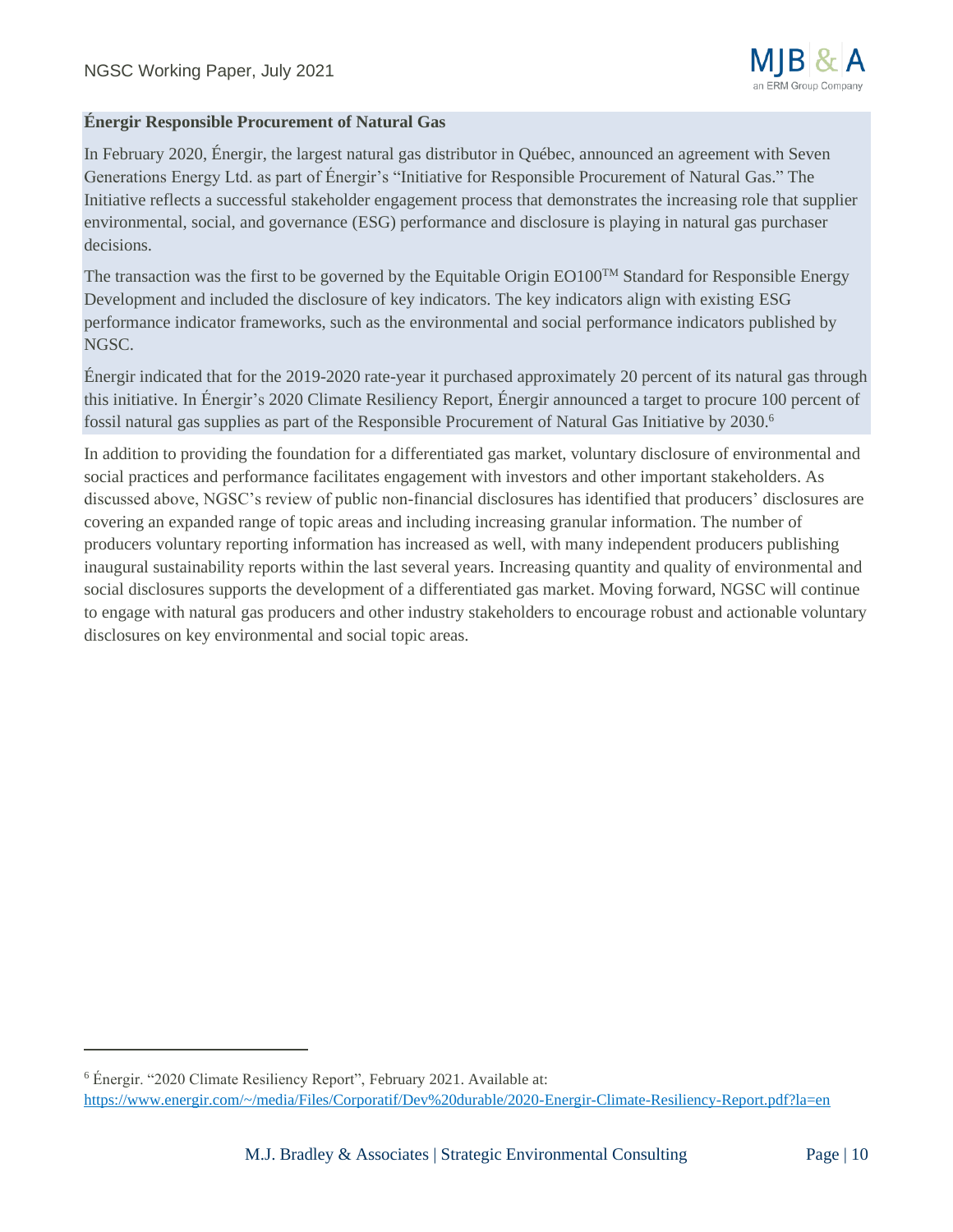

## **4. Verification Processes**

Verification of natural gas producer performance and practices is a key aspect of a differentiated gas transaction. Voluntary disclosure of environmental and social performance indicators may be part of verification against specified criteria, but it is likely a transaction would require further verification, potentially through certification. Certification approaches may differ in terms of who is doing the certification, what is being certified, the methodologies used to evaluate performance, and the scope of operations being certified. Methane emissions are a priority topic for industry stakeholders and advanced methane detection and quantification technologies can be used to demonstrate and verify performance.

#### **Key Takeaways**

- A key aspect of a differentiated natural gas transaction is verification that the supplier has met established criteria. Third-party certification is the most robust form of verification.
- NGSC is working to support broader standardization of criteria for recognizing environmental and social attributes of natural gas. Linking certification to key criteria and developing generally agreed upon approaches for review will make it easier for companies to differentiate among gas products.
- Better understanding methane emissions is a critical issue for the development of differentiated gas markets. Environmental organization and investor interest in methane emissions has driven development of new technologies to detect and quantify methane leakage from natural gas infrastructure. NGSC is providing feedback to Colorado State University as it develops protocols to compare the effectiveness of methane detection and quantification technologies.
- Methane quantification technologies can be used to validate, either independently or as part of a certification process, the methane emissions associated with natural gas production operations.

#### *Approaches to Certification*

There are examples in the marketplace of natural gas producers self-certifying performance, using participation in voluntary programs as a form of certification, and engaging third parties to certify that pre-defined criteria are being met. Self-certification involves a company providing an assurance or guarantee that information is correct. These assurances could be reinforced through voluntary public disclosure of the information. Companies have also referenced participation in industry coalitions as a form of verification. While coalition-scale differentiation does not provide the same level of detail as company-specific certification, it has been highlighted in public transactions for differentiated gas products.

The most robust form of verification is third-party certification. Third-party certification involves external organizations reviewing a company's policies, practices, and performance to ensure specified criteria are met. Producers can have several aspects of their business certified by third parties. A certifier may audit ESG-related data to verify information before it is disclosed. This could include a review of producer GHG emissions data to ensure that it is accurate. Higher levels of certification involve operational audits to confirm that companies are meeting specific standards and performance levels, such as quarterly methane leak detection and repair (LDAR) or use of natural gas-fueled (rather than diesel-fueled) drilling rigs. As producers increasingly use direct measurement of methane to estimate emissions, these measurements could also be validated under a certification program. The most robust certification programs cover both verification of data and operations. Taking methane emissions as an example, a certifier could approve the technology used to measure emissions, confirm that the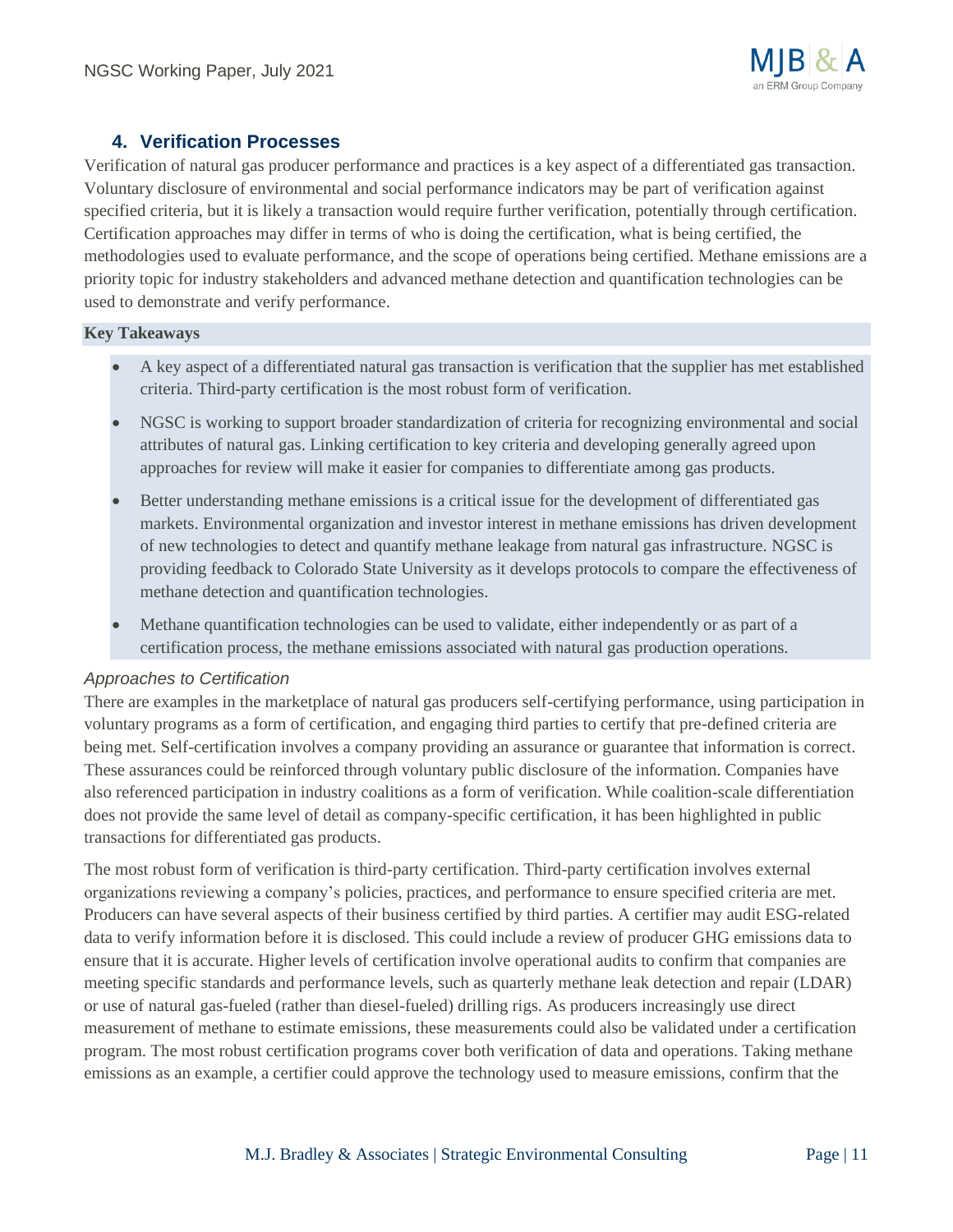

methodology used correctly estimates total emissions, and then verify that the producer is achieving a specific methane intensity threshold.

Producers can be certified across a wide range of environmental and social criteria. For example, Project Canary and Equitable Origin are two organizations that have established certification programs that include a pre-defined set of criteria against which they have certified natural gas production operations. Each organization has its own set of criteria, with TrustWell<sup>®</sup> by Project Canary focused on engineering, environmental, and risk-based aspects of natural gas well development and Equitable Origin including broader categories such as corporate governance and human rights. Project Canary is developing additional attributes for key quantitative metrics beyond its riskbased well certification metrics. An example is the "Low Methane" attribute that producers can attain by implementing specific methane mitigation practices and meeting methane intensity targets.

Certification of producer performance can vary in terms of the scope of operations covered and range from welllevel certification to certifying all producer operations. A 2018 deal between Southwestern Energy and New Jersey Natural Gas (NJNG) based on TrustWell certification followed a well-level approach, with Southwestern Energy certifying approximately 20 wells to meet NJNG's demand. At the basin-level, companies could have all production operations within a single basin certified, as was the case with the transaction between Énergir and Seven Generations Energy. At the broadest scale, all producer operations could be certified as meeting specific criteria. This would allow producers to identify all their gas as meeting established criteria and mitigate challenges associated with supplying customers in certain regions with differentiated gas due to a lack of direct pipeline connections.

#### **Challenges Associated with Certification**

While natural gas purchasers may increasingly require differentiated natural gas to be certified to verify producer disclosures and performance, is it important to recognize the challenges associated with the certification process. From the producer perspective, certification can add reporting and recordkeeping burdens. Smaller companies may not have the staff or resources to dedicate to the certification process. The costs of certification can also be an obstacle to smaller producers, which may be less able to capture the benefits of selling differentiated natural gas due to lower production volumes. The potential price premium associated with certification is generally passed through to purchasers, posing a challenge for power generators and gas utilities operating in regulated markets. State regulators are bound by "least-cost" principles and may not approve supply contracts for higher-priced, differentiated natural gas. It will therefore be important for stakeholders to engage with regulators and policy makers on the benefits of procuring differentiated natural gas, in particular the role that lower-carbon gas plays in achieving state GHG reduction goals.

Natural gas producer certification helps improve supply chain visibility and is essential to the development of a market for recognizing environmental and social attributes of natural gas. Certification results in additional information about producer practices being shared with the public. It allows for recognition of produced natural gas based on given criteria and provides a mechanism to track desired attributes across the supply chain. As certification regimes and the market grow, third-party certification can provide purchasers, investors, and other stakeholders with flexibility by adopting new metrics in response to customer demand and offering a la carte verification of specific ESG topics.

Transparency throughout the certification process is critical to the growth and success of a differentiated gas market. While different programs were developed to satisfy different demands and naturally have different criteria, evaluation methodologies should be made public to foster understanding of performance across certifications. Similarly, there is a need to standardize definitions and calculation methodologies for quantitative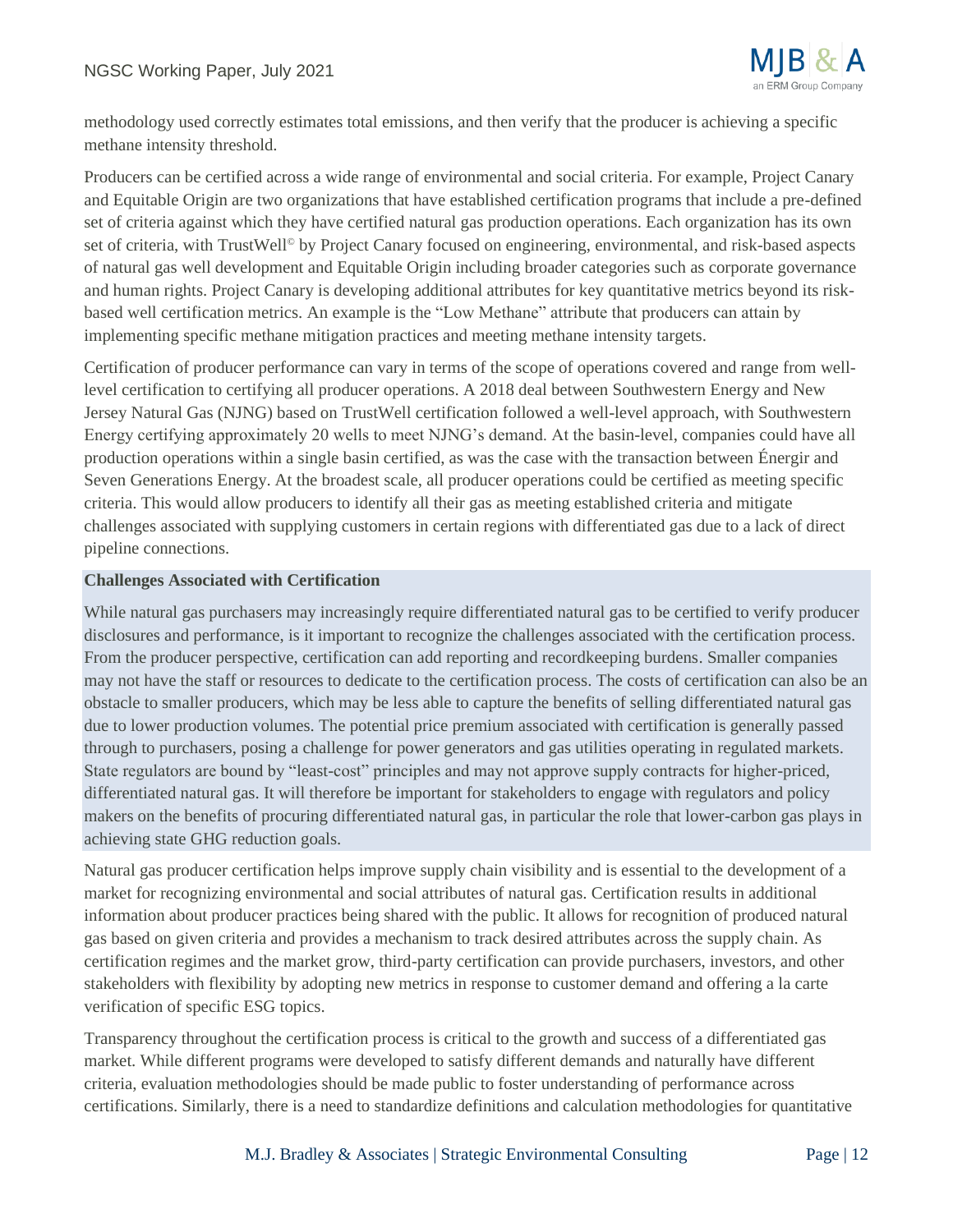

metrics across the industry to the greatest extent possible. Through the publication of the environmental and social performance indicators and its engagement with NGSI, NGSC is working to support broader standardization of criteria for differentiated natural gas.

### *Role of Advance Methane Detection and Quantification Technologies*

A growing number of oil and natural gas producers are investing in and deploying advanced methane detection and quantification technologies as part of voluntary methane management strategies. These technologies create emerging opportunities for producers to demonstrate leadership in addressing concerns about methane emissions. Management of methane emissions and the use of advanced methane technologies have been included as components of differentiated gas transactions. For example, Project Canary has implemented real-time continuous emissions monitoring both as part of their certification package and as independent emissions monitoring services. A protocol under development by Methane Intelligence (MiQ) includes a requirement to deploy methane monitoring systems, including advanced detection technologies. <sup>7</sup> Equitable Origin is in the process of updating its standard to include methane monitoring technologies and direct emissions measurement.

Many of these technologies are still under development and uncertainty remains over their costs, applicability, and effectiveness. The science of methane detection and quantification has been advanced by efforts such as research at Colorado State University's Methane Emissions Test and Evaluation Center (METEC), the Department of Energy's Methane Observation Networks with Innovative Technology to Obtain Reductions (MONITOR) program, and EDF's Methane Detectors Challenge. These efforts have introduced and evaluated new technologies that can estimate methane emission flow rates, provide continuous monitoring, localize the leak source, and improve the accuracy of methane detection. The technologies being developed range from handheld devices and stationary sensors to equipment mounted on drones, aircraft, and satellites.

#### **Role of Average Emission Factor-Based Inventories**

Most GHG inventories for oil and gas sources estimate emissions using average emission factors. The same emission factor is applied to a given source or component across each industry segment, with company-specific emissions determined by the number of sources or components owned or operated by a company. Actual emissions from a specific source can vary significantly from the average emission factor, from the same type of source at another company, across different instances / units of a component within a facility at a given point in time, and from the same source within the same facility over time. The development of component-, facility-, basin-, or company-specific emission factors based on in-field measurements has the potential to improve the accuracy of emission factor-based inventories but would not achieve the level of accuracy provided by continuous monitoring and measurement. However, the current approach of using average emission factors provides insights as it applies a uniform methodology across the industry while minimizing costs. While inventories derived from direct measurements provide a clearer picture of a specific company's performance, it will take time to develop consistent approaches and methodologies, presenting a challenge to efforts to directly compare emissions among companies deploying different measurement technologies across different types of infrastructure.

There are two primary approaches for utilizing methane detection and quantification technologies, both of which support the growth of a market that recognizes environmental attributes of natural gas. Under one approach, devices can serve as an alarm, alerting operators to the presence of high methane levels that may signify a leak. Personnel can then follow up to locate, confirm, and fix the leak. Depending on the type of technology, equipment

<sup>7</sup> See MiQ:<https://miq.org/>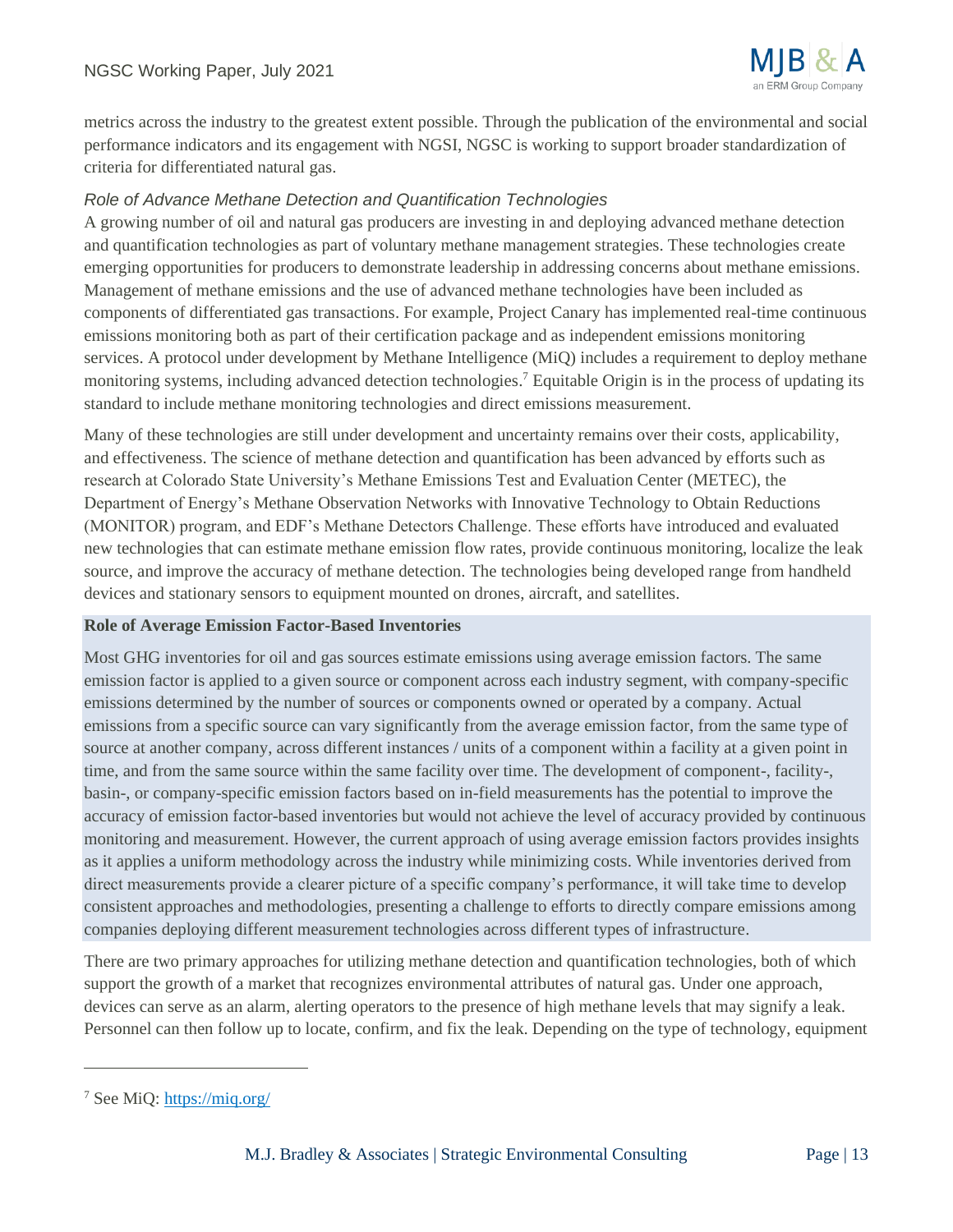

may be able to identify leak location during the initial detection. Producers that deploy these sensors will be able to detect and repair leaks faster, reducing their overall methane emissions and methane intensity. Implementation of this best practice will contribute to producer efforts to differentiate their product from other suppliers. Natural gas purchaser and investor focus on methane emissions has also driven interest in methane detection technologies. As a result, these technologies are increasingly considered in the ESG criteria that stakeholders use to evaluate producer performance and will likely be integrated into certification regimes.

A second approach uses advanced technology to quantify methane emissions. These systems use algorithms that combine observed methane concentration readings with environmental data such as wind speed to calculate methane leak rates. Many of the technologies that serve the alarm function described above can be paired with software that allows for methane leak quantification. These technologies are still under development and have not been widely deployed by the oil and gas industry. As these technologies evolve and are deployed at scale, they have the potential to significantly enhance natural gas supply chain transparency. For example, methane emissions inventories calculated using accurate in-field data would better represent actual emissions than bottomup inventories using emission factors and activity data. This type of quantification improves transparency by providing more accurate data, which in turn could be used to differentiate producer performance in terms of total methane emissions or methane intensity. Advanced methane quantification technologies could be used to validate emissions either as part of a certification scheme or independently for an individual company or asset.

Natural gas producers are already using direct measurement of methane emissions by advanced technologies to develop internal emissions inventories. While official inventories such as EPA's Greenhouse Gas Reporting Program (GHGRP) will continue to rely on average emission factors (see text box above), direct measurements can be used to improve the emission factors used by these inventories. The GHGRP allows companies to develop and use company-specific emission factors for select sources but uses average emission factors to estimate emission from most natural gas infrastructure. In the future, revisions to the GHGRP could establish methodologies that would allow approved technologies to be used to calculate company- or even facility-specific emission factors for a greater number of sources. These unique emission factors would more closely reflect actual emissions and thus improve emissions inventories.

As direct-measurement technologies continue to improve and are deployed at natural gas production facilities across the U.S., EPA could develop an approach that would go beyond customized emission factors and allow companies to directly report measured emissions. A determinization of equivalency for multiple methane quantification technologies would allow companies to use different systems while still allowing for a direct comparison of emissions performance across companies. However, inventories calculated via direct measurement would not be comparable to those estimated via emission factors, which would pose a challenge to comparisons across the industry given the inconsistent voluntary adoption of methane quantification technologies by natural gas producers.

Deployment of methane quantification technologies has the potential to not only demonstrate leading management practices but also provide the data needed to demonstrate and verify the effectiveness of those practices. As with the purely detection approach discussed above, stakeholders will increasingly expect leading producers to incorporate or respond to information from advanced methane quantification technologies, whether deployed by producers themselves or by third parties. Given the priority focus on methane, these technologies and the data they provide will be key differentiating factors in gas market transactions.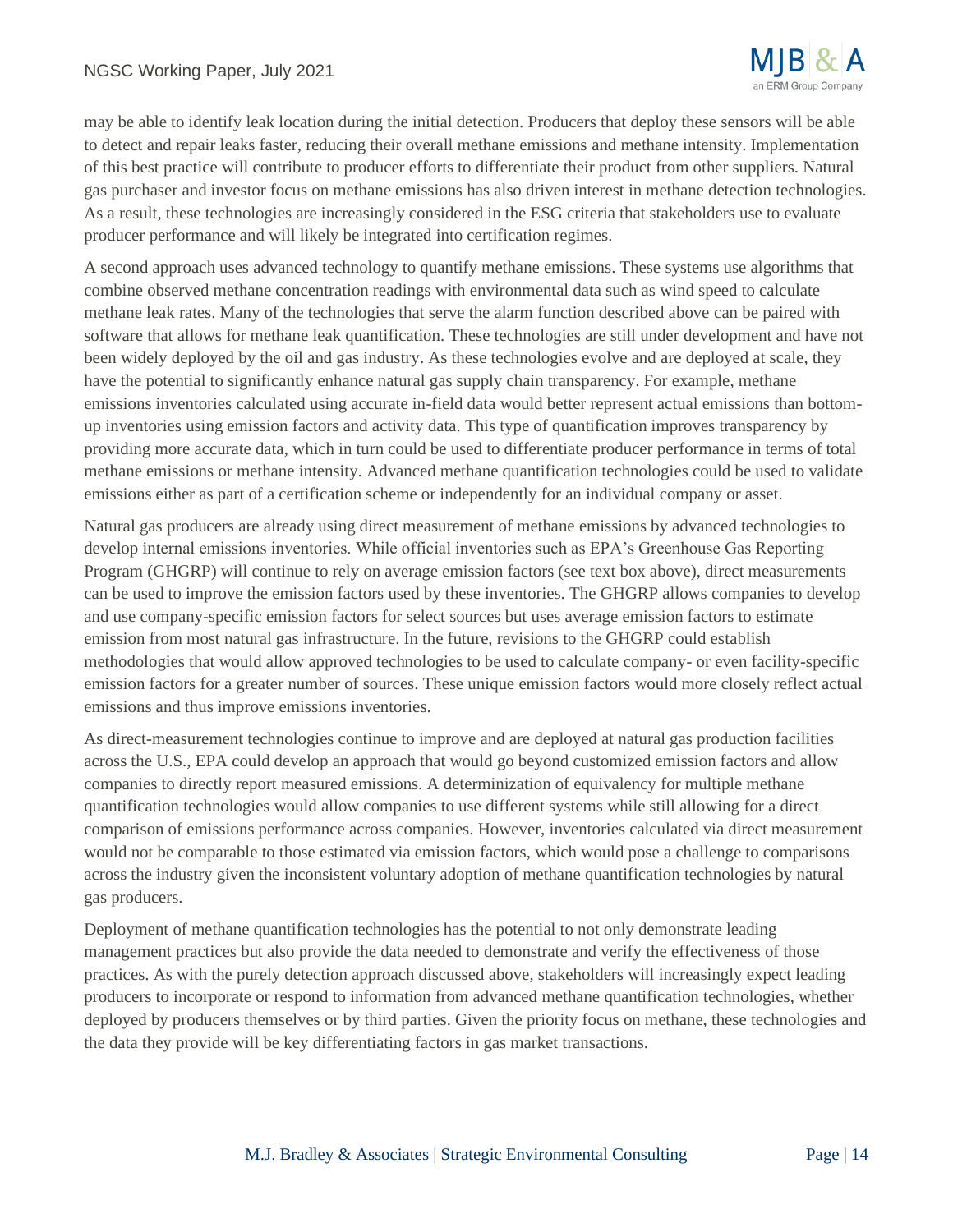# **5. Mechanisms for Tracking Attributes**

The ability to track the environmental and social metrics associated with produced natural gas is critical to the development of an expanded market for differentiated natural gas. Without transparent information about practices and performance, stakeholders cannot evaluate supply options. Transparency is also critical to track natural gas and any attributes as they are bought and sold. This tracking is particularly important to support differentiated gas transactions that involve natural gas marketers and are not directly between producers and purchasers.

#### **Key Takeaways**

- The development of systems that track the attributes associated with natural gas will support the growth of a differentiated gas market and facilitate transactions via natural gas marketers.
- Attribute tracking will allow for the creation of certificates representing specific criteria that can be unbundled from natural gas and sold or traded independently, increasing the potential scale of a differentiated gas market.
- Marketers have an opportunity to play a key role in matching supply and demand of differentiated produced natural gas. NGSC is working with natural gas marketers to identify approaches to understand the environmental and social practices and performance of natural gas supply.

#### *Role of Natural Gas Marketers*

As NGSC participants have worked to expand engagement with natural gas suppliers to encourage disclosure of environmental and social performance indicators, the structure of natural gas markets has presented a challenge. A significant volume of natural gas is purchased through marketers. Natural gas marketers serve a critical role in the industry by matching buyers and sellers and offering delivery contracts structured to buyer needs. For example, a company purchasing natural gas for use in a power plant may purchase a volume of gas for delivery by a marketer at a future date based on projected electricity demand. On the delivery date, the marketer will engage with counter parties to ensure that the supply of gas is available, consistent with the terms of the contract. If the power company needs additional gas, it may contract with the marketer for additional supply shortly before the delivery date. Working with suppliers and purchasers, natural gas marketers create liquidity in the marketplace that increases the flexibility of purchasers to respond to customer demands.

Because the volumes sold by marketers may consist of gas from multiple producers and may have already changed hands prior to its final sale, it is difficult to know how, where, and by whom the gas was produced. This opacity poses a challenge to integrating producer performance and disclosure into procurement decisions and complicates purchaser efforts to improve supply chain transparency.

While a natural gas purchaser may have a contractual relationship with a natural gas marketer for gas delivered at an agreed upon price, the source of that gas is obscured by the interconnected gas network. Even with increased producer transparency of environmental and social practices, the purchaser has limited information about the characteristics of purchased gas. Consequently, most of the differentiated natural gas transactions to date (summarized in Table 1) have involved bilateral contracts between producers and natural gas utilities wherein the buyer has a physical connection across the natural gas value chain to the producer. In these contracts, gas suppliers ensure that a volume of gas equivalent to the purchased volume is on the system that is accessed by the purchaser. A key area of interest for NGSC is moving beyond bilateral contractual mechanisms between producers and buyers and identifying ways to track the characteristics, or attributes, of all delivered natural gas.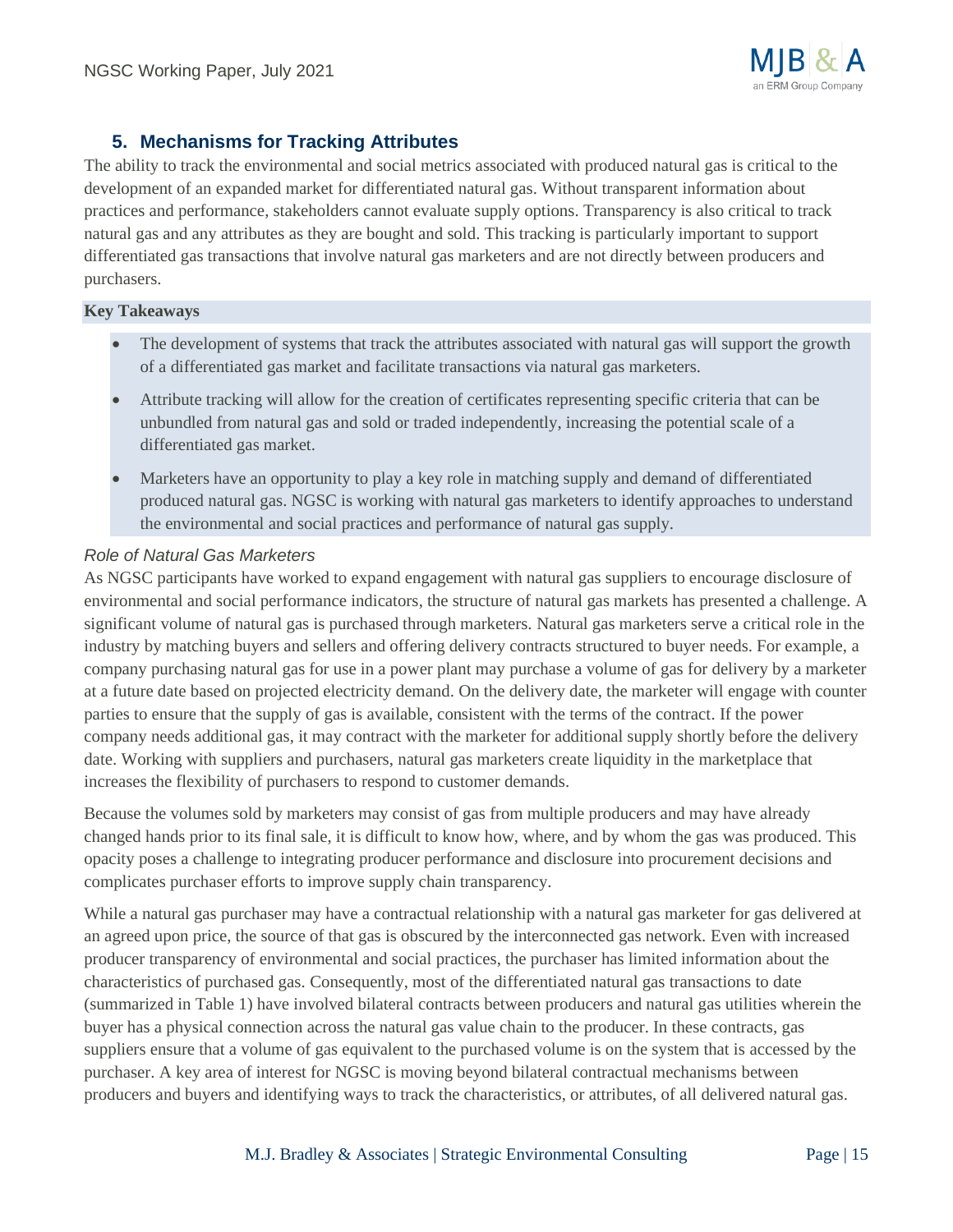

Marketers can play a key role in improving supply chain visibility by collecting and providing data on environmental and social practices of the producers from which they source gas. If marketers track environmental and social data related to volumes of gas purchased, this information could become part of downstream transactions. For example, a natural gas marketer could have access to large volumes of natural gas with attributes such as methane emissions intensity and freshwater intensity. A natural gas utility buying from that marketer could request a volume of natural gas with intensities meeting specific metrics. The marketer could then pool volumes meeting those criteria from multiple producers to meet the utility's demand. At a simpler level, marketers could publish a list of the producers they source gas from and purchasers could request to buy volumes associated with particular producers based on known environmental and social performance or criteria (e.g., certification, voluntary disclosures).

| <b>Purchaser</b>                 | <b>Producer</b>                | <b>Criteria</b>                                                             | <b>Verification</b>                                                                                                       | <b>Transaction</b>                                                             |
|----------------------------------|--------------------------------|-----------------------------------------------------------------------------|---------------------------------------------------------------------------------------------------------------------------|--------------------------------------------------------------------------------|
| Énergir                          | Seven<br>Generations<br>Energy | EO100™ Standard,<br>Disclosure of KPIs                                      | Third-party certification<br>by EO-approved auditor                                                                       | Bilateral contracts for<br>natural gas                                         |
| New Jersey<br><b>Natural Gas</b> | Southwestern<br>Energy         | SWN-developed<br>package (ONE Future,<br>TrustWell*,<br>Freshwater Neutral) | Participation in ONE<br>Future, third-party<br>certification by<br>TrustWell*, self-<br>certification of water<br>program | <b>Bilateral contracts for</b><br>natural gas                                  |
| South Pole                       | <b>Carbon Creek</b><br>Energy  | TrustWell*                                                                  | Third-party certification<br>by TrustWell*                                                                                | Exchange-based<br>contract for certificates<br>and underlying gas<br>commodity |
| Vermont<br>Gas                   | Seven<br>Generations<br>Energy | EO100™ Standard,<br>Disclosure of KPIs                                      | Third-party certification<br>by EO-approved auditor                                                                       | <b>Bilateral contracts for</b><br>natural gas                                  |
| Virginia<br><b>Natural Gas</b>   | Southwestern<br>Energy         | <b>ONE Future</b><br>standards, TrustWell*                                  | Achievement of ONE<br>Future production target<br>utilizing NGSI, third-<br>party certification by<br>TrustWell*          | <b>Bilateral contracts for</b><br>natural gas                                  |
| <b>Xcel Energy</b>               | <b>Crestone Peak</b>           | TrustWell*                                                                  | Project Canary:<br>TrustWell & Continuous<br>Monitoring                                                                   | <b>Bilateral contracts for</b><br>natural gas                                  |

#### **Table 1. Examples of Differentiated Gas Transactions**

\*TrustWell (Formerly International Energy Standards, IES)

#### *Mechanisms for Tracking Attributes*

The continued development of systems for creating, tracking, and retiring certificates representing environmental and social attributes of natural gas will accelerate the growth of a differentiated gas market. These systems transform attributes related to environmental and social metrics into a digital format that ensures their integrity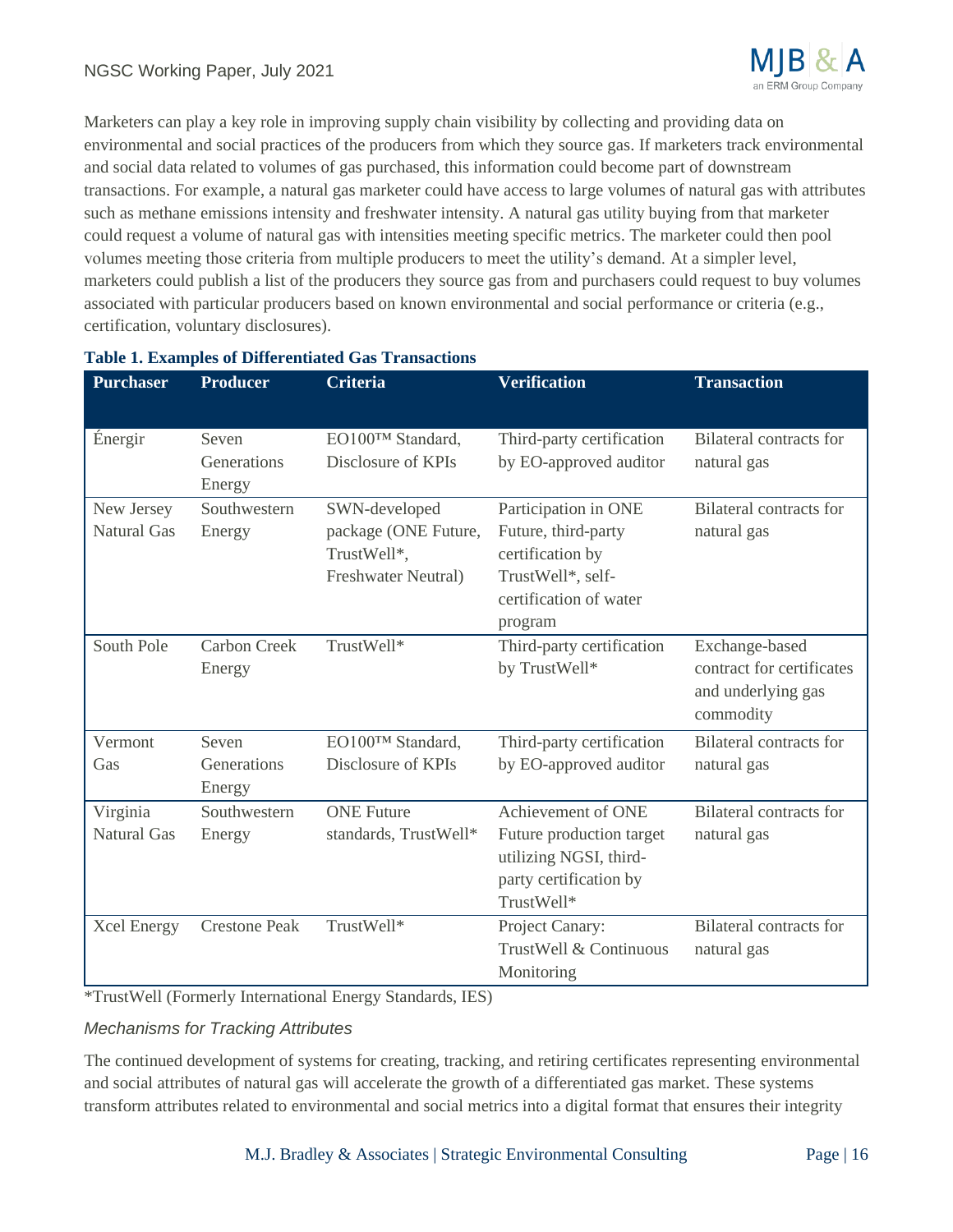

and guarantees their authenticity. A number of commodity exchanges have developed the digital infrastructure to support these types of transactions.

Digital identifiers allow unbundling of attributes from natural gas. This enables purchasers to buy certificates representing specific criteria even if they do not purchase the gas itself. Similar to renewable energy credits or emissions allowances, certificates could be bought, sold, or traded. Unbundled certificates would allow natural gas purchasers to support differentiated natural gas production meeting identified environmental and social criteria even if the purchaser's network has no physical connection to the source of the gas.

For example, a transaction between Carbon Creek Energy and South Pole involved the creation of unbundled digital certificates representing TrustWell certification and the fact that the gas was not produced via hydraulic fracturing. While South Pole purchased both the gas and the certificates, the unbundled certificates could be sold to a third party to "offset" its natural gas use. Widespread adoption and acceptance of these digitized transactions, particularly at the state regulatory level, has the potential to expand the differentiated natural gas market and allow natural gas producers to connect with purchasers seeking gas that meets specific criteria.

#### **Differentiated Natural Gas Supply and Demand**

Due to the nascent stage of the differentiated gas market, key market information is not widely available. Potential buyers lack information on supply availability and costs. At the same time, natural gas producers are hesitant to invest in third-party certification without a guaranteed buyer, especially in a time of sustained low natural gas prices. While the lack of public data is real, many of the concerns drawn from that lack of data are not. For example, internal reviews of voluntary producer disclosures by NGSC have highlighted that many of the largest gas producers in the U.S. are implementing the best practices and achieving the quantitative metrics required by certification schemes. In this sense, there may be a significant supply of gas that meets certification standards that simply has not yet been officially certified.

Many producers can deliver contracted gas directly to purchasers across North American via interconnected transmission pipelines. As the market matures and criteria are better defined, marketers will likely have opportunities to serve differentiated gas markets. Additionally, as systems for tracking unbundled environmental and social attributes mature certified gas may be sold even when the path between producer and purchaser is obfuscated.

Digital identifiers for delivered natural gas could also simplify purchasing of differentiated natural gas sold by marketers. Certificates offer flexibility as any attribute or criteria can be assigned to a given unit of natural gas. With the ability to track both gas and unbundled attributes, marketers could match gas volumes with a purchaser's criteria (e.g., low methane intensity), even if the gas and certificates originate from different producers. This system eliminates challenges related to tracking gas and attributes transacted across multiple intermediaries and expands the potential scale of a differentiated natural gas market.

The ability to match demand for differentiated gas with a supply of natural gas and/or certificates that meet specific criteria presents a potential opportunity for natural gas marketers. As demand for differentiated natural gas grows, marketers able to trace natural gas back to individual producers will benefit from the increase in criteria-based contracts. NGSC is engaging with natural gas marketers to develop a framework that expands opportunities for differentiated natural gas transactions.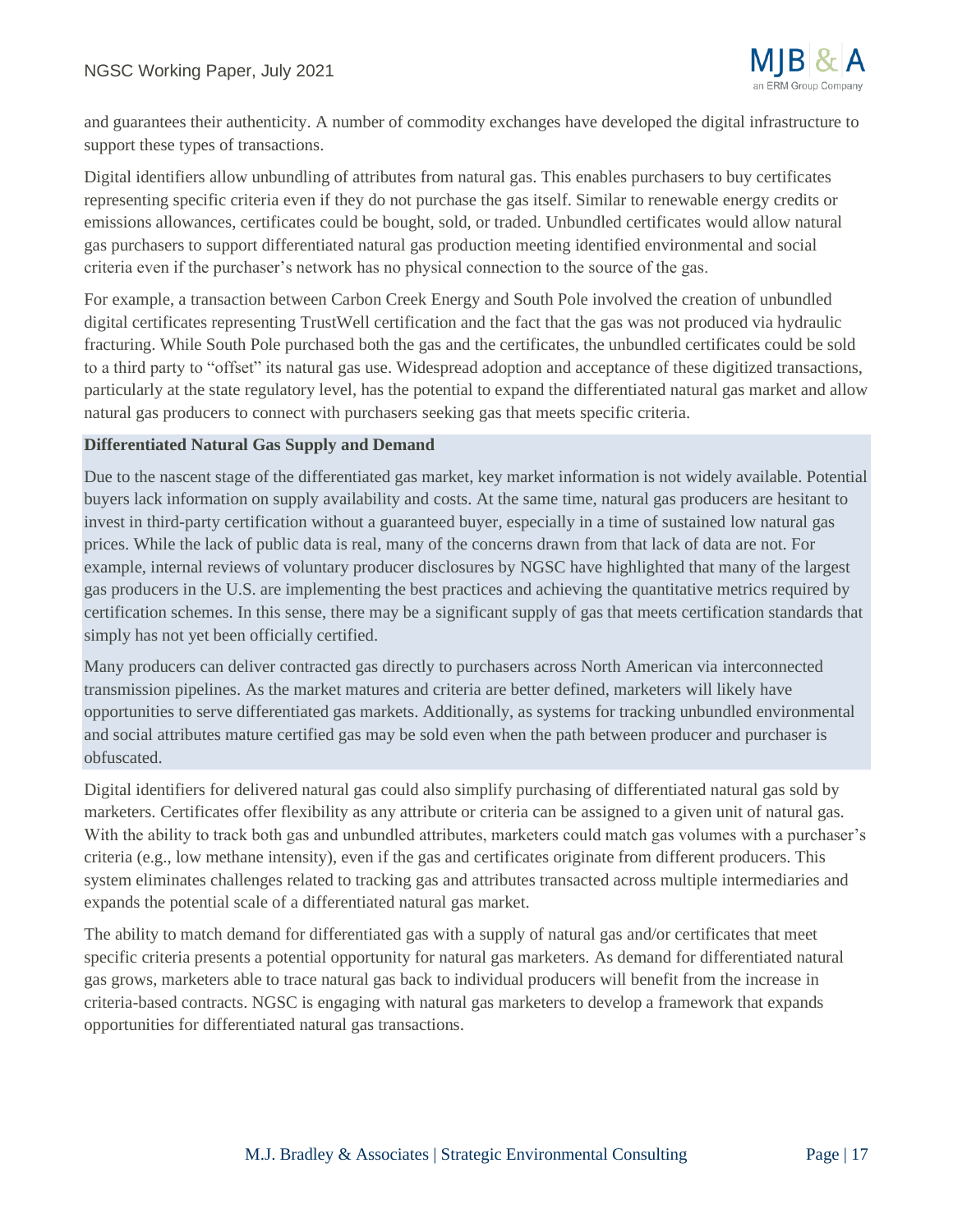# **6. Conclusion**

NGSC is committed to working with all interested parties to establish a clear framework for a natural gas market that recognizes environmental and social attributes. This paper focuses on four key elements required for a robust differentiated gas market. The elements include:

- **Environmental and social performance indicators.** The Appendix features an updated and refined list of environmental and social performance indicators. NGSC welcomes feedback on this list and looks forward to continued engagement with customers, investors, environmental organizations, and natural gas suppliers to solicit feedback across all the identified non-financial topic areas. In the near term, NGSC is focused on improving disclosure and understanding of methane emissions and methane emissions intensity throughout the natural gas supply chain.
- **Voluntary disclosure.** Robust voluntary disclosure offers important benefits to the natural gas industry. It provides the opportunity for companies to directly communicate with the public and educate stakeholders about corporate priorities and sustainability practices. NGSC continues to look for opportunities to support increased reporting on environmental and social performance indicators by supply chain partners.
- **Verification processes.** Consistent with a nascent market, there are several emerging models for certification of environmental and social performance and practices. Moving forward, these models will likely evolve to best serve the needs of market participants. NGSC will work with certification organizations and industry initiatives such as the NGSI to better define certification criteria and key areas of interest. NGSC participants are interested in continued development and deployment of advanced methane detection and quantification technologies to better respond to customer, investor, and environmental organization questions about the climate impacts of natural gas. NGSC is engaged as a reviewer of a process led by researchers at Colorado State University to develop protocols for demonstrating the effectiveness of various approaches to methane detection and quantification. NGSC will continue to engage in that process and look for other opportunities to support the development of approaches to better manage methane emissions throughout the natural gas supply chain.
- **Mechanisms for tracking natural gas attributes.** Investors and customers are actively engaged with companies to understand environmental and social practices and performance. The natural gas industry has an opportunity to respond to these questions and demonstrate that the entire supply chain is taking action to address environmental and social concerns by tracking environmental and social attributes. NGSC participants have identified natural gas marketers as a key partner in improving transparency. NGSC is working to expand engagement with natural gas marketers and commodity exchanges to support development of systems that connect differentiated gas supply with demand for gas meeting specific environmental and social performance metrics.

Given stakeholder focus on methane emissions and the increase in differentiated natural gas offerings, a key next step is defining the specific methane criteria by which gas should be differentiated. To support this, NGSC will develop a brief on the methane criteria that large natural gas purchasers and their stakeholders consider important for inclusion in a differentiated natural gas product. These include how methane emissions are calculated and the role of direct measurement, validation and certification of emissions performance, and critical company best practices implemented to reduce methane emissions. This forthcoming document will lay out what NGSC members hope to see included in differentiated natural gas products as a means to support transparency and the continued growth of a market for differentiated gas.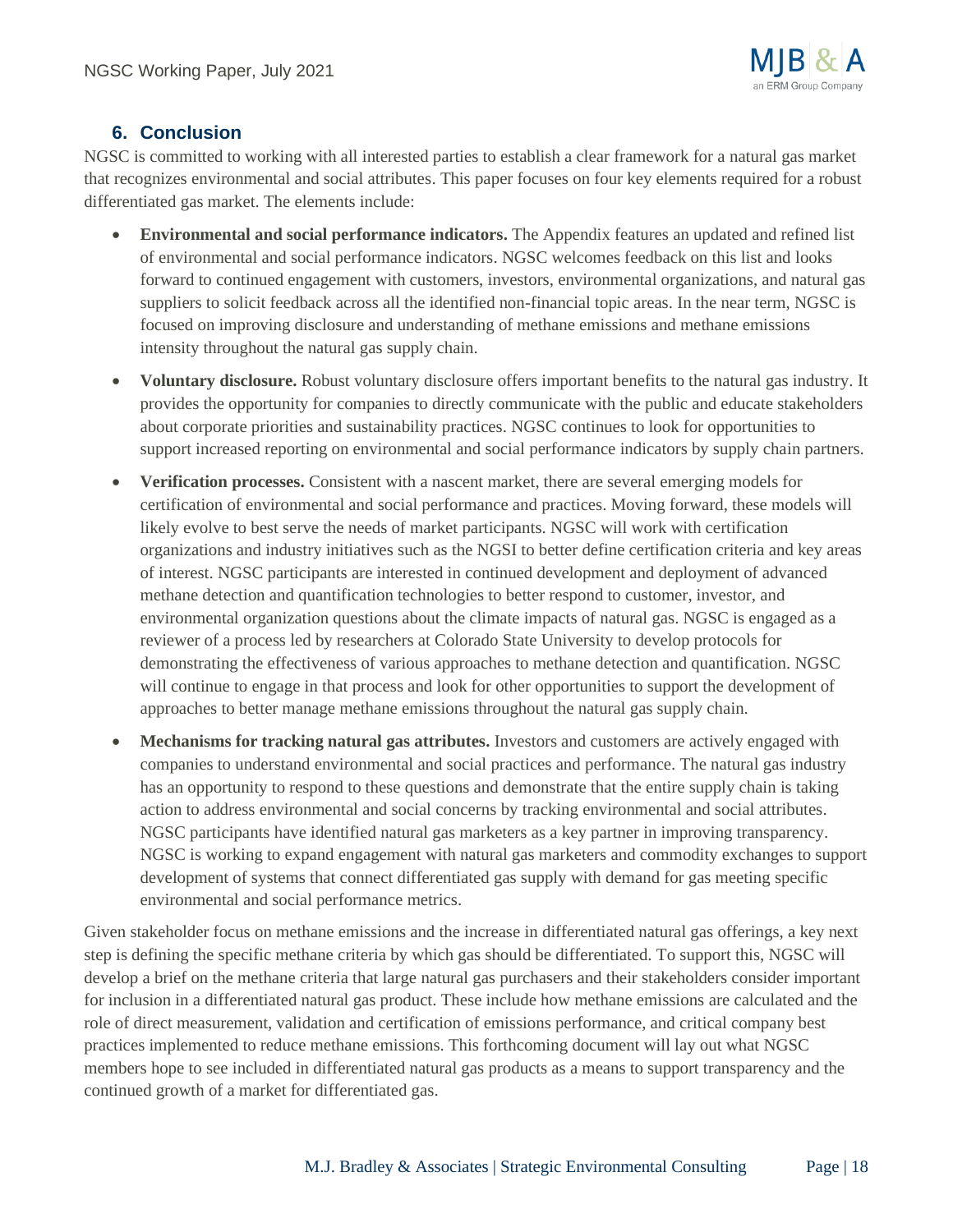

# Appendix: Updated Environmental and Social Performance Indicators for Natural Gas Production

The environmental and social performance indicators are structured as quantitative indicators and management strategy indicators that could be reported annually to provide greater insight into how natural gas producers are managing the potential impacts of natural gas development. The performance indicators are drawn from existing reporting programs. 8

Quantitative indicators seek measurable data that can be used to better understand and manage a topic. The data could be used to measure the success of management strategies or to provide objective information into how companies are limiting impacts. When reported over multiple years, quantitative indicators can be used to understand changes in operations and trends. NGSC participants are particularly interested in quantitative information on a regional or basin level reflecting the market areas from which they draw gas and recognizing stakeholder interest in local and regional information.

The management strategy performance indicators are mostly qualitative and encourage information on how companies are systematically managing key issues across their operations. The indicators seek information on key strategies that are indicative of the strategies that are deployed by leading companies to manage the identified topics.

## **Methane and Air Emissions**

#### **Summary of Methane and Air Emissions Quantitative Performance Indicators**

| Performance Indicators                                                                                                                                                                                                                                      | <b>Reporting Guidance</b>                                                                                                                                                                                                                                                                                                                                                                                                                                                                                                                                                                                                                                                       |
|-------------------------------------------------------------------------------------------------------------------------------------------------------------------------------------------------------------------------------------------------------------|---------------------------------------------------------------------------------------------------------------------------------------------------------------------------------------------------------------------------------------------------------------------------------------------------------------------------------------------------------------------------------------------------------------------------------------------------------------------------------------------------------------------------------------------------------------------------------------------------------------------------------------------------------------------------------|
| <b>Methane Emissions:</b><br>What are the total methane<br>emissions of your operations,<br>and what is the methane<br>emissions intensity of your<br>operations, calculated<br>following the Natural Gas<br>Sustainability Initiative (NGSI)<br>Protocol?* | • Provide data included under the public disclosure recommendations in the<br>NGSI Protocol, including company-wide methane emissions and methane<br>emissions intensity calculations.<br>• Provide a breakdown of emissions and emissions intensities by area of<br>operations in addition to a company-wide figure.                                                                                                                                                                                                                                                                                                                                                           |
| <b>Greenhouse Gas</b><br><b>Emissions:</b><br>What are the total<br>greenhouse gas (GHG)<br>emissions of your operations,<br>and what is the GHG<br>emissions intensity?*                                                                                   | • Report total GHG emissions (i.e., metric tons of carbon dioxide-equivalent<br>or CO <sub>2</sub> e) from drilling, completion, and natural gas production operations<br>(e.g., combustion, venting, flaring and fugitive emissions) for each calendar<br>year.<br>• Report total GHGs emitted per unit of total hydrocarbon production (kg)<br>$CO2e/BOE$ ) for each calendar year, including the emissions and<br>hydrocarbon production (i.e., total volume of natural gas and petroleum<br>produced) figures used to calculate intensity.<br>• Provide a breakdown of GHG emissions and emissions intensity by area of<br>operations in addition to a company-wide figure. |

<sup>&</sup>lt;sup>8</sup> See the technical supplement published in October 2017 for additional information on the methodology and approach to developing the initial set of environmental and social performance indicators available at: <https://mjbradley.com/sites/default/files/NGSCSupplementFinal.pdf>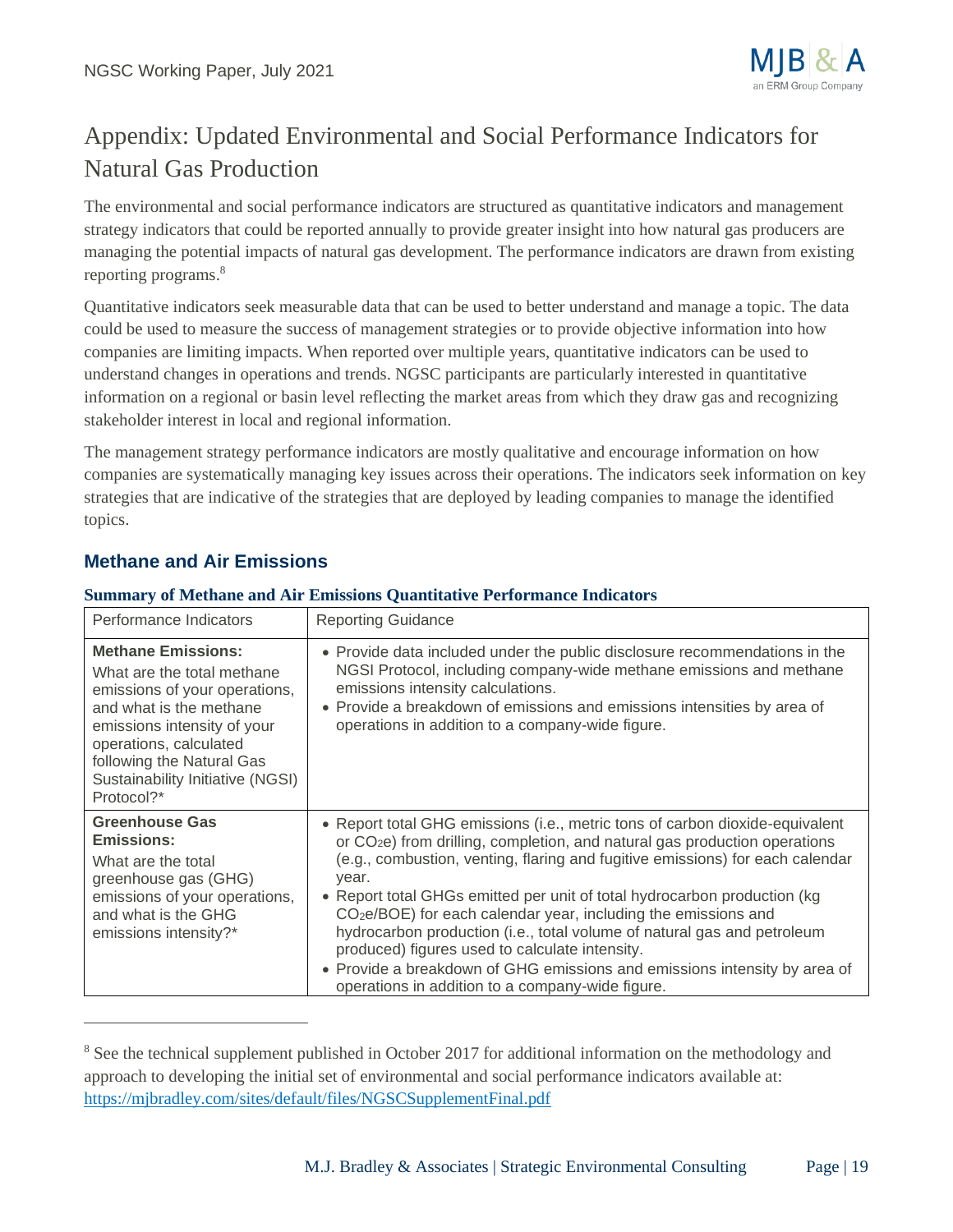

| Performance Indicators | <b>Reporting Guidance</b>                                                                                                                                                                                                                                                                                                                                                                                                                                           |
|------------------------|---------------------------------------------------------------------------------------------------------------------------------------------------------------------------------------------------------------------------------------------------------------------------------------------------------------------------------------------------------------------------------------------------------------------------------------------------------------------|
|                        | • Report the methodology used to calculate total GHG emissions. The<br>Greenhouse Gas Reporting Program (GHGRP) maintained by EPA<br>provides a standardized approach to reporting greenhouse gas emissions.<br>GHG emissions reported to the GHGRP could provide the basis for<br>estimates of GHG emitted during natural gas drilling, completion, and<br>production. To the extent a company follows a different approach, it should<br>explain its methodology. |

\*NGSC is currently focused on the natural gas production segment. Companies operating in multiple segments of the oil and gas supply chain are encouraged to report methane emissions, GHG emissions, and associated emissions intensities for all of the segments in which they operate.

#### **Summary of Methane and Air Emissions Management Strategy Performance Indicators**

| Performance Indicators                                                                       | <b>Reporting Guidance</b>                                                                                                                                                                                                                                                                                                                                                                                                                                                                                                                                                                                                                                                        |
|----------------------------------------------------------------------------------------------|----------------------------------------------------------------------------------------------------------------------------------------------------------------------------------------------------------------------------------------------------------------------------------------------------------------------------------------------------------------------------------------------------------------------------------------------------------------------------------------------------------------------------------------------------------------------------------------------------------------------------------------------------------------------------------|
| <b>Overall Methane Strategy:</b><br>What is your strategy for<br>limiting methane emissions? | Report strategies for addressing methane emissions, including:<br>• Utilization of a leak detection and repair (LDAR) program with a discussion<br>of survey frequency, repair timing, technology used, existing regulatory<br>requirements, and policies for training or contracting technicians.<br>• Use or research into the use of direct methane detection and measurement<br>technologies.<br>• Adoption of company-wide methane targets.<br>• Participation in voluntary initiatives (e.g., industry collaboratives)<br>• Descriptions of other voluntary reduction efforts (e.g., replacement of<br>natural gas-actuated pneumatic controllers, control of tanks, etc.) |

## **Water**

#### **Summary of Water Quantitative Performance Indicators**

| Performance Indicators                                                                                                                                                                                                 | <b>Reporting Guidance</b>                                                                                                                                                                                                                                                                                                                                                                                                                                                                                                                                                                                                                                                                                                                                                                                                                                                                                          |
|------------------------------------------------------------------------------------------------------------------------------------------------------------------------------------------------------------------------|--------------------------------------------------------------------------------------------------------------------------------------------------------------------------------------------------------------------------------------------------------------------------------------------------------------------------------------------------------------------------------------------------------------------------------------------------------------------------------------------------------------------------------------------------------------------------------------------------------------------------------------------------------------------------------------------------------------------------------------------------------------------------------------------------------------------------------------------------------------------------------------------------------------------|
| <b>Water Use:</b><br>What are the sources of<br>water for completions<br>(hydraulic fracturing) at your<br>operations by volume and<br>percentage of total volume?<br>For freshwater, what is the<br>intensity of use? | • Report total water used onsite each year for completions (hydraulic<br>fracturing) related to natural gas production, by source of water (i.e., gallons<br>and percentage of total).<br>• Report total freshwater used each year for completions (hydraulic<br>fracturing) per unit of natural gas production (e.g., gallons per mcf or<br>mmBtu), including the freshwater used (i.e., gallons) and natural gas<br>production (i.e., total volume of natural gas produced) figures used to<br>calculate intensity.<br>• Provide a breakdown of water use and freshwater intensity by area of<br>operations in addition to a company-wide figure.<br>• The definition of freshwater may vary across states and areas of operations.<br>Clearly defining freshwater is important to allow for tracking both across<br>multiple areas of operation within a company and across different natural<br>gas producers. |
| <b>Water Testing:</b><br>Do you conduct pre- and<br>post-drill groundwater<br>testing?<br>What is the frequency and<br>location?                                                                                       | • Report frequency of pre- and post-drilling water testing by area of<br>operations.<br>• Report location of water testing, including distance from well sites and<br>proximity to surface impoundments.<br>• Leading practices may include the sampling of potentially affected water<br>sources for as long as there is active production in the area, given the long<br>periods of time that it may require for fluids and gas to migrate through<br>underground formations.                                                                                                                                                                                                                                                                                                                                                                                                                                    |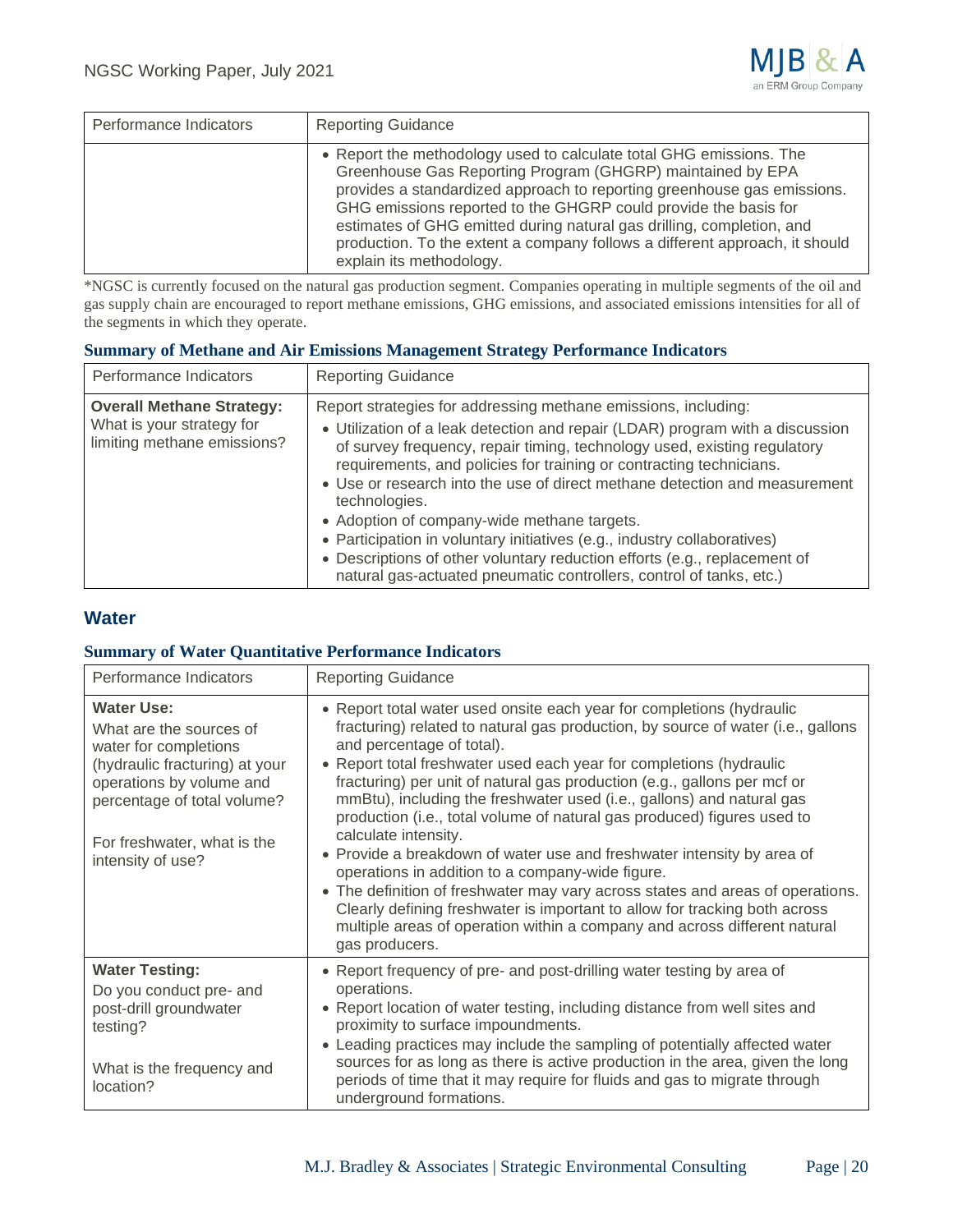

| Performance Indicators                                                                                                                                   | <b>Reporting Guidance</b>                                                                                                                                                                                                                                                                                                                                                                                                                                                                                                                                                                                                                                                                                                                                                       |
|----------------------------------------------------------------------------------------------------------------------------------------------------------|---------------------------------------------------------------------------------------------------------------------------------------------------------------------------------------------------------------------------------------------------------------------------------------------------------------------------------------------------------------------------------------------------------------------------------------------------------------------------------------------------------------------------------------------------------------------------------------------------------------------------------------------------------------------------------------------------------------------------------------------------------------------------------|
| <b>Spill Reporting:</b><br>What were the number and<br>volume of hydrocarbon and<br>non-hydrocarbon spills to soil<br>and water from your<br>operations? | • Report total number, location, and volume of hydrocarbon and non-<br>hydrocarbon spills to groundwater, surface water, and soil each calendar<br>year.<br>• Given the potential for different definitions across companies and regions,<br>natural gas producers reporting spill data should include the criteria used to<br>define what constitutes a spill.<br>• This indicator only requests disclosure on spills to soil and water and would<br>not include releases that are captured in containment structures or<br>otherwise prevented from reaching the environment.<br>• Some states require producers to report spills. To the extent producers do<br>so, they could provide the same information in an accessible format along<br>with the definition of a spill. |

## **Summary of Water Management Strategy Performance Indicators**

| Performance Indicators                                                                                                                            | <b>Reporting Guidance</b>                                                                                                                                                                                                                                                     |
|---------------------------------------------------------------------------------------------------------------------------------------------------|-------------------------------------------------------------------------------------------------------------------------------------------------------------------------------------------------------------------------------------------------------------------------------|
| <b>Freshwater Use Strategy:</b><br>What are your strategies for<br>managing freshwater use?                                                       | Report strategies for managing freshwater use, including:<br>• Approaches to manage water across the lifecycle, including sourcing, use,<br>and disposal.<br>• Use of pre-development risk assessments.<br>• Description of freshwater use reduction strategies and goals.    |
| <b>Well Planning and Integrity</b><br>Strategy:<br>What are your approaches to<br>well planning and strategies<br>for maintaining well integrity? | Report strategies for well planning and maintaining well integrity, including:<br>• Use of pre-drill assessments for offset wells and communication risks.<br>• Overview of well construction techniques and standards.<br>• Description of well integrity testing practices. |
| <b>Wastewater Management</b><br><b>Strategy:</b><br>What are your strategies for<br>managing water onsite and<br>wastewater?                      | Report strategies for managing water, including:<br>• Practices for storing wastewater.<br>• Description of recycling/reuse strategies and goals.<br>• Summary of disposal methods and approaches to addressing induced<br>seismicity.                                        |

# **Chemical Use**

#### **Summary of Chemical Use Management Strategy Performance Indicators**

| Performance Indicators                                                                         | <b>Reporting Guidance</b>                                                                                                                                                                                                                                                                                                                         |
|------------------------------------------------------------------------------------------------|---------------------------------------------------------------------------------------------------------------------------------------------------------------------------------------------------------------------------------------------------------------------------------------------------------------------------------------------------|
| <b>Chemical Management</b><br>Strategy:<br>What are your strategies for<br>managing chemicals? | Report strategies to manage chemicals, including:<br>• Support for chemical disclosure and identification of any exceptions to<br>reporting due to confidential business information claims.<br>• Practices on reducing chemicals or using "green" chemicals in fracturing<br>fluids.<br>• Policy to not use diesel or BTEX in fracturing fluids. |